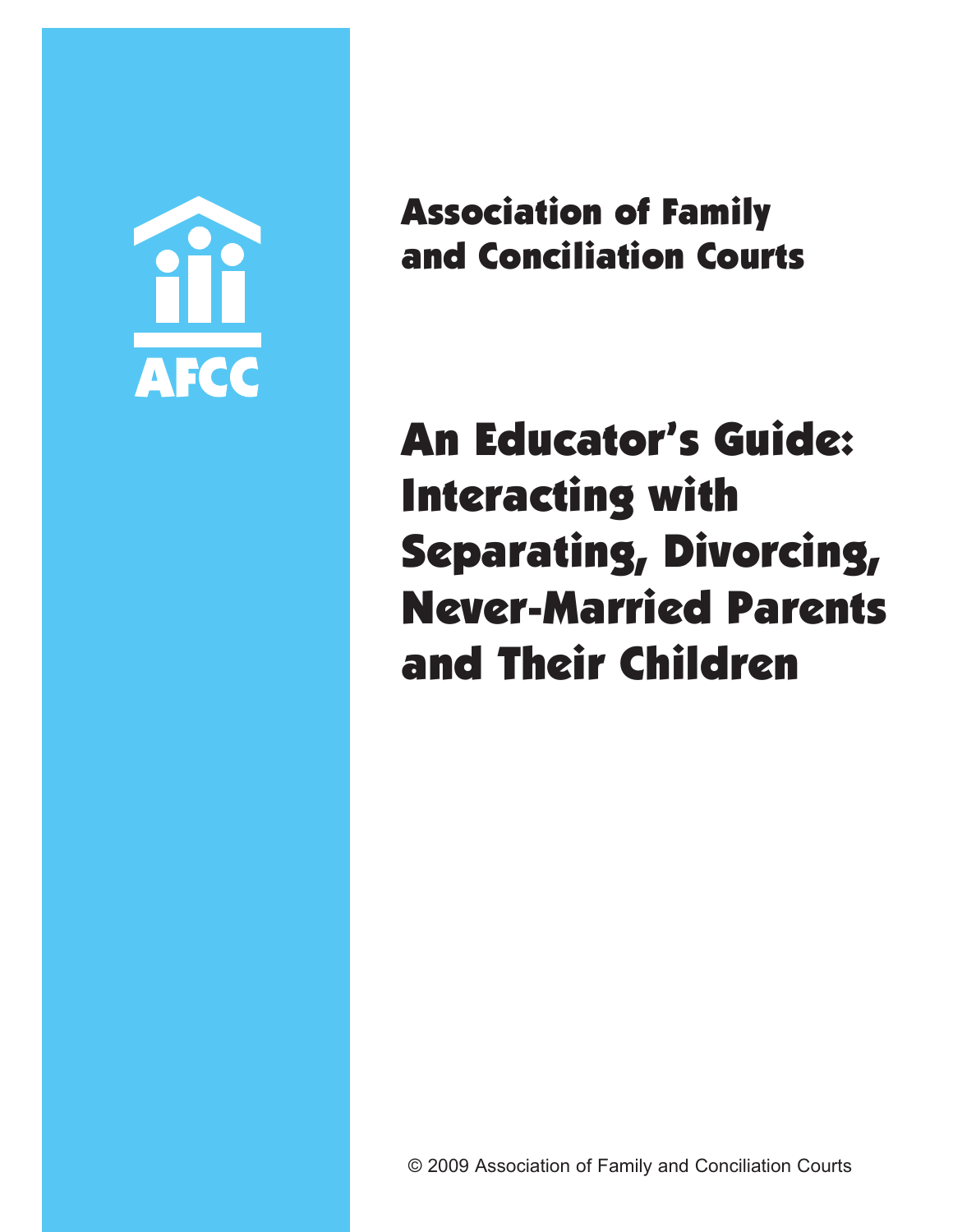## **AN EDUCATOR'S GUIDE: INTERACTING WITH SEPARATING, DIVORCING, NEVER-MARRIED PARENTS AND THEIR CHILDREN**

#### **AFCC work group:**

Barbara Steinberg, Ph.D., Chair Nancy Olesen, Ph.D., Reporter Deborah Datz, LPC, NCSP Jake Jacobson, LCSW Naomi Kauffman, J.D. Hon. Emile Kruzick Shelley Probber, Psy.D. Gary Rick, Ph.D.

*With special thanks for contributed materials to Marsha Kline Pruett, PH.D., M.S.L. and The Smith Richardson Foundation, Inc.* 

This guide was developed by the Association of Family and Conciliation Courts to help educators address the needs of separating, divorcing and never-married families and their children. AFCC is an international, multidisciplinary organization comprised of attorneys, judges, mediators and mental health care providers who are dedicated to improving the lives of children and families through the resolution of family conflict.

## **© 2009 Association of Family and Conciliation Courts**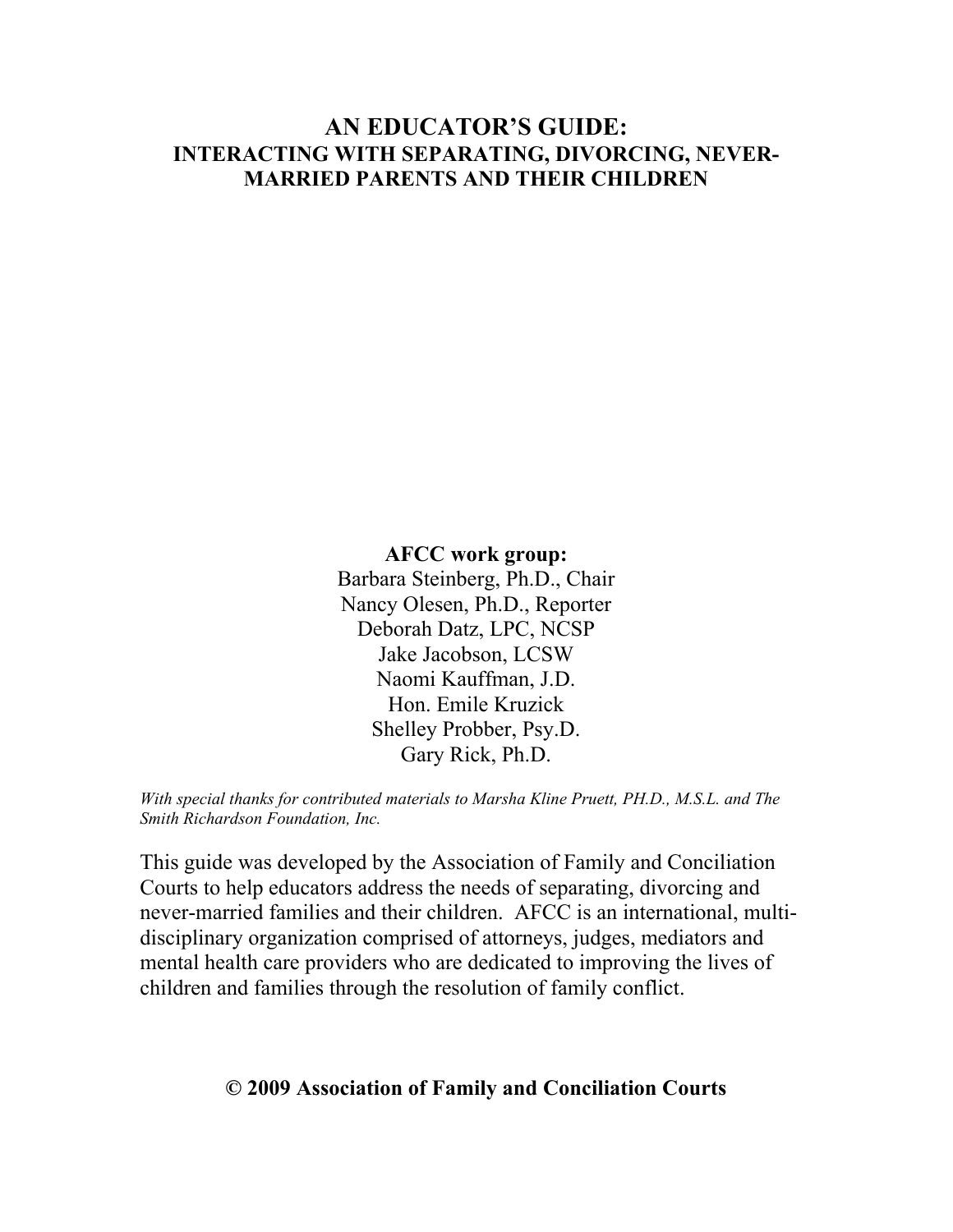# **TABLE OF CONTENTS**

| <b>Family Court Professionals: Who Wants What From You? 14</b>      |  |
|---------------------------------------------------------------------|--|
|                                                                     |  |
|                                                                     |  |
|                                                                     |  |
|                                                                     |  |
|                                                                     |  |
|                                                                     |  |
|                                                                     |  |
| APPENDIX A: Children's Bill of Rights in Divorce  25                |  |
| <b>APPENDIX B: 10 Ways to Help Your Children During Divorce  26</b> |  |
|                                                                     |  |
|                                                                     |  |
|                                                                     |  |
|                                                                     |  |
| <b>APPENDIX D: Sample Authorization Release of Information  31</b>  |  |
|                                                                     |  |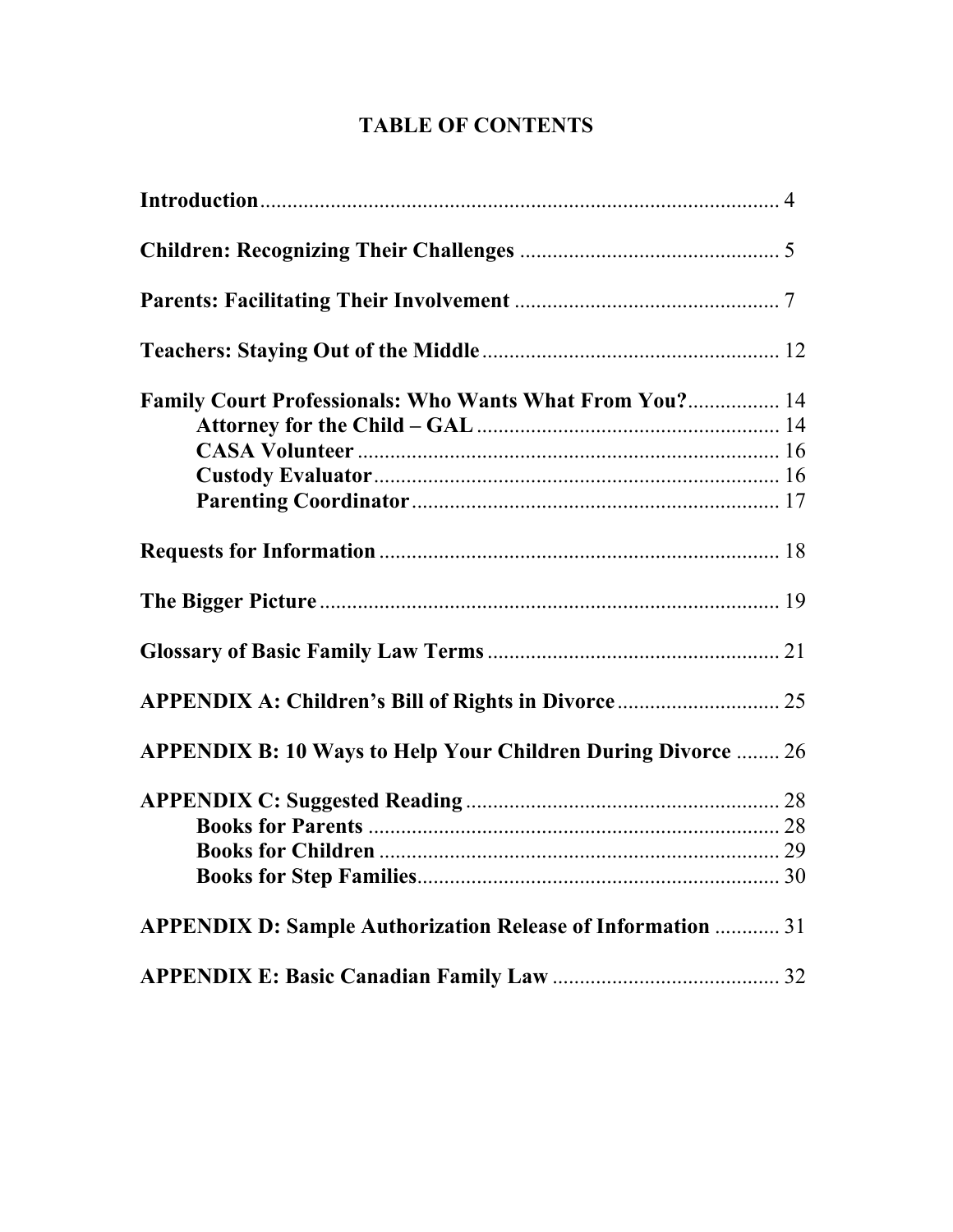#### **INTRODUCTION**

When a family experiences separation and divorce, areas of disagreement typically exist between the parents. At times, these may include disputes about where the children will live and how much time they will spend with each parent. Some families negotiate these life transitions with little overt conflict. Other families seem to go to war over these decisions, and often try to get the teachers and school officials to align themselves with one side or the other. Regardless of the level of conflict between the parents, the children face many changes and challenges at this time in their lives. The higher the level of parental conflict, the more difficult it may be for the children to handle these changes. Educators are in a unique position to help the children navigate and deal with some of these challenges.

One of the first challenges the children face is learning to navigate living in two separate households that function independently and differently from one another and from the original intact family home. Children frequently find themselves caught in the middle between their parents and sometimes between their extended families on both sides.

This conflict is rarely confined to the respective home of each parent or to the courtroom. In varying degrees, the conflict spills into the lives of all family members, and typically it permeates the lives of the children, including their time at school.

Educators contribute significantly to the ongoing adjustment of children living in multiple households. We hope to provide you with additional information, perspective and tools to help you enhance your contribution. We also hope that demystifying the role of the Court and other family law professionals will facilitate your interactions with them in your role as an educator.

For many children, school is the one place that provides them with structure, consistency and a space relatively free from family-related turmoil. For others, it is one of the only places where children feel as if they have some control over their lives. For most, it is the place they spend the most extended time with any adult.

At all grade levels, the school environment and the professionals in it have a significant role in the lives of these children. For some children, their comfort and freedom at school may result in top notch academic performance or involvement in extracurricular activities. For others, school becomes a place to act out their inner turmoil through behavioral and academic difficulties.

Teachers and other educators are in a unique position to understand children caught in custody disputes and to support them as they experience these unusual emotional pressures in daily living.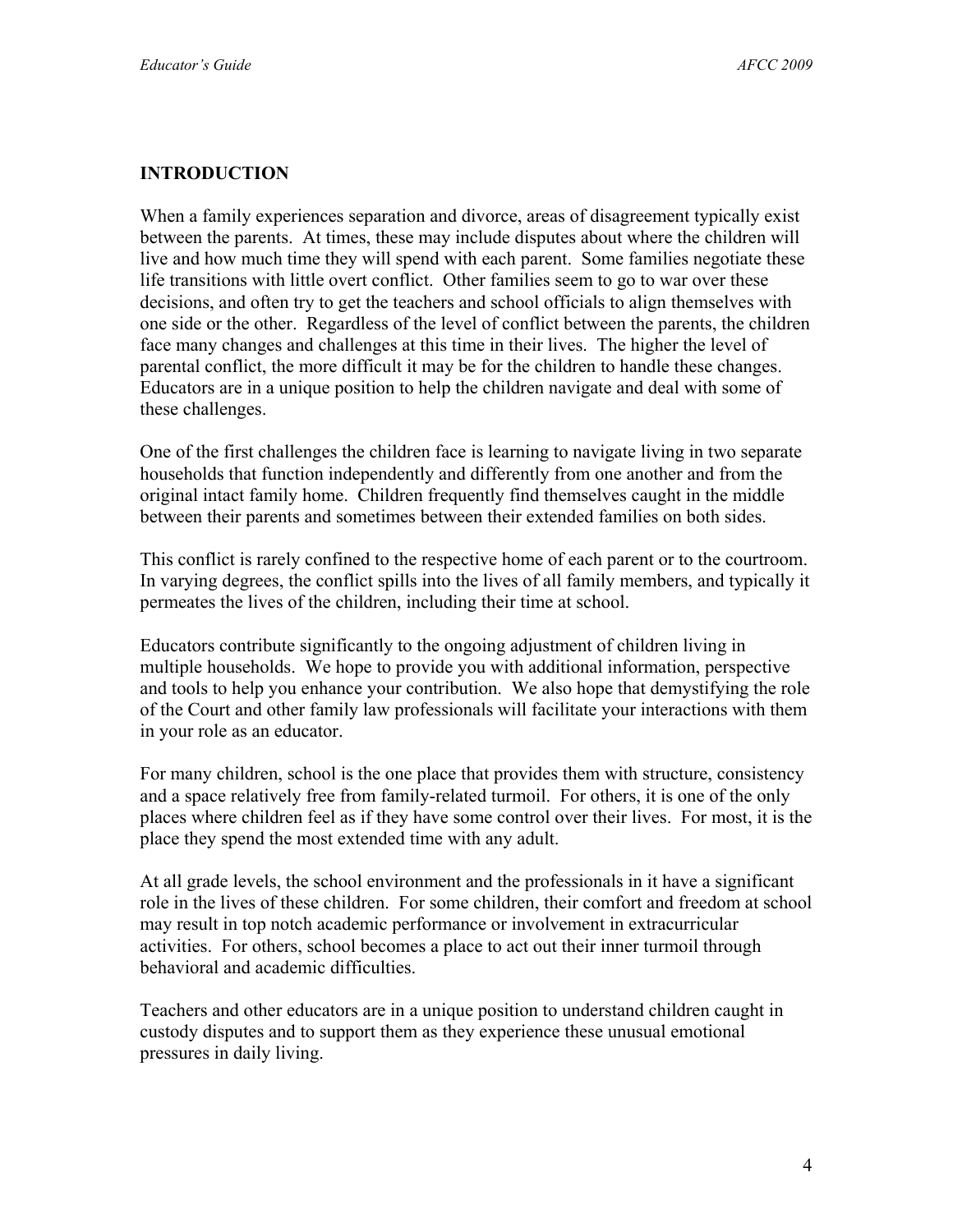This guide addresses several objectives. First, it provides information to help you better understand situations engendered by family breakups or reorganization and multiple homes, as well as increase your sensitivity to the challenges students face. Second, it offers examples of successful strategies to facilitate interactions with these family members. Third, it describes the significance of your role in the event the family or the Court seeks your input in civil litigation. Finally, the Appendices provide helpful references.

**Note:** This document has been written by individuals who reside in the United States, and some of the specific processes may not be applicable internationally. There is a Basic Canadian Family Law Addendum in Appendix E, and it is our hope that other countries' law sections will eventually be added. The need to work collaboratively assisting children in the midst of a separating or divorcing family process is, however, universal.

## **CHILDREN: RECOGNIZING THEIR CHALLENGES**

### **Typical Social and Developmental Challenges**

Educators are generally familiar with the many social and developmental challenges that children face during their school years. In early childhood there are issues of separating from family. Elementary students may struggle with questions of competence, failure and perfection. Students in the middle years begin to work out identity and social belonging issues. Adolescents face a depth of confusing feelings about their autonomy, sexuality and direction in life. And most school age children worry about school performance and friendships.

#### **Additional Challenges for Children of Separation and Divorce**

The children of separated, divorced or never-married families have an even longer list of worries that either add to the ordinary challenges or exacerbate them. Nothing is familiar to children who must learn to face the loss precipitated by separation or divorce. They experience the stress of having parents in conflict and being placed emotionally in the middle. They may even be asked to make a choice between their parents.

Compounding this unfamiliarity is often their belief that nobody else has experienced this situation or shared these feelings. Despite the frequency of multiple household situations, children are faced with a culture that continues to identify the single, two-parent household as the norm. As a result, these children may experience feelings including loneliness, embarrassment, anger and shame.

Many children must also deal with the ambivalence that comes with parental dating, marriage, stepparents and having their loyalties tested. The range of emotions children experience can be broad and intense. Some common experiences of children during this time include:

• **Fear** – a sense of the unknown, vulnerability or abandonment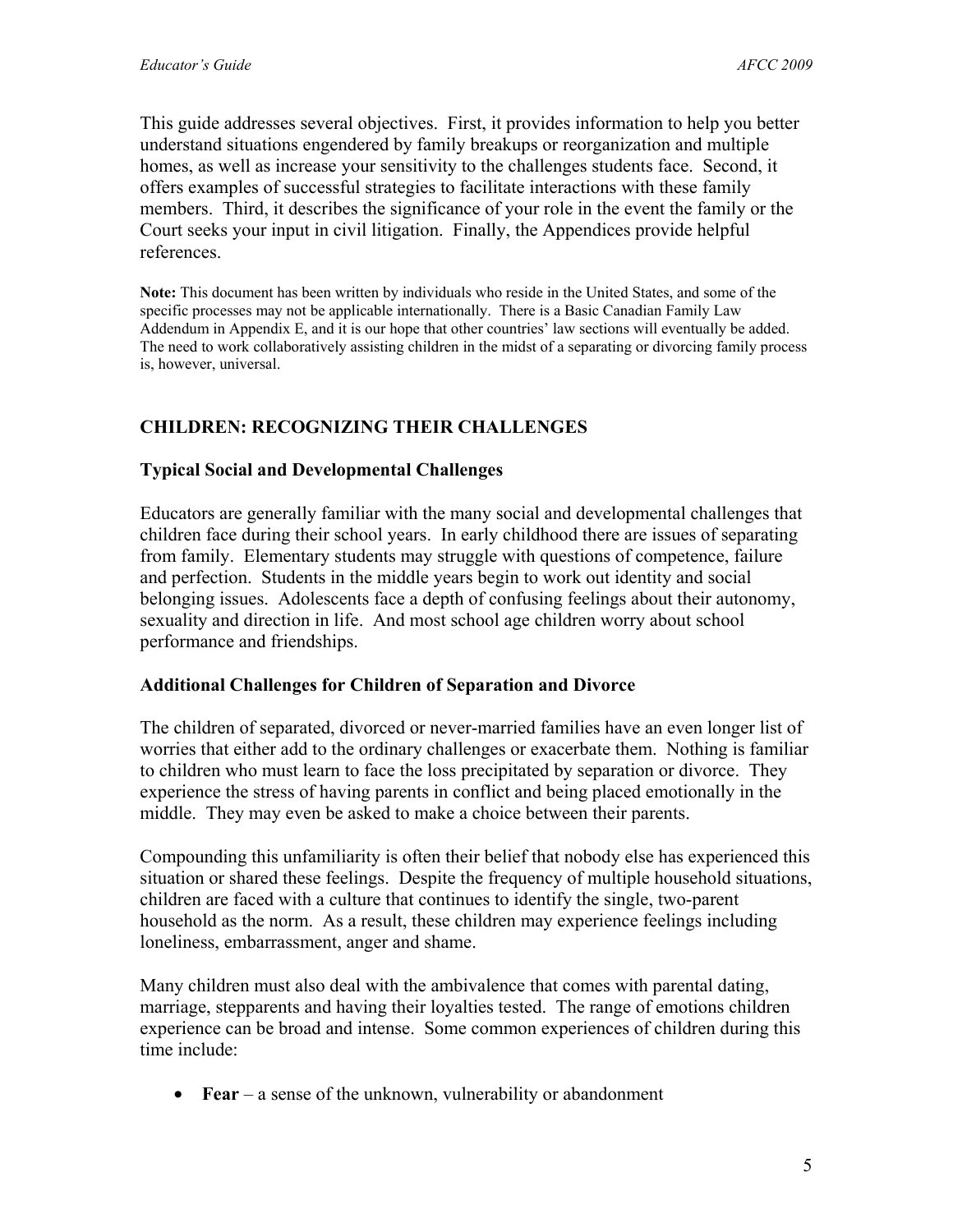- **Sadness** tearfulness, moodiness, withdrawal, somatic concerns
- **Feelings of responsibility** thinking the breakup is their fault, that it is their job to care for each parent and themselves in adult ways that are inappropriate for their age
- Loneliness as their parents may be preoccupied and unavailable
- **Rejection** questioning their self worth
- **Conflicting loyalties** feeling as if they have to choose one parent over the other, or decide which one is telling the truth, associated guilt
- **Anger** hitting, temper tantrums, verbal attacks, fights, acts or threats of aggression
- **Anxiety** sleeplessness, excessive worries, rituals, obsessions, preoccupation
- **Sensitivity** inability to handle constructive suggestions, criticism
- **Exhaustion** emotional and/or physical
- **Disengagement**  withdrawal from friends, homework, school attendance, grades, social activities, plans for the future
- **Confusion, disorientation, forgetfulness** trouble adapting to parenting schedules, forgetting whose house on which day, difficulty keeping track of the location of homework, sports equipment, musical instruments, favorite jacket, etc.

### **What should you look for? Possible Behavioral Reactions to Separation or Divorce:**

- Decrease in attention/concentration/attentiveness to details, withdrawal, narrowing of interests
- Increase and intensification of behaviors such as daydreaming, mistakes, aggression, need for approval, restlessness, attention seeking, demands
- Illness somatic complaints such as stomach aches, more visits to the nurse, absenteeism or tardiness
- Decline in academic productivity decrease in homework completion, inability to concentrate, declining grades
- Regression whining, clinging, carrying security toys, pulling at hair, twitching, absent-mindedness, moodiness, difficulty with changes in routine, irritability
- Poor peer relationships
- Manipulation learned as a coping behavior
- Excess worry about adult (parents') issues such as money, mental health, availability of parent time
- Emotional over-compensation extreme maturity, acting as the class clown
- Intensification of behaviors more intense anger, destructive, rebelliousness, withdrawal, self medication for teens

#### **Possible Interventions: How can you help?**

- Ask children directly about the source of their behaviors.
- Talk to them often and be available to listen to them as much as possible.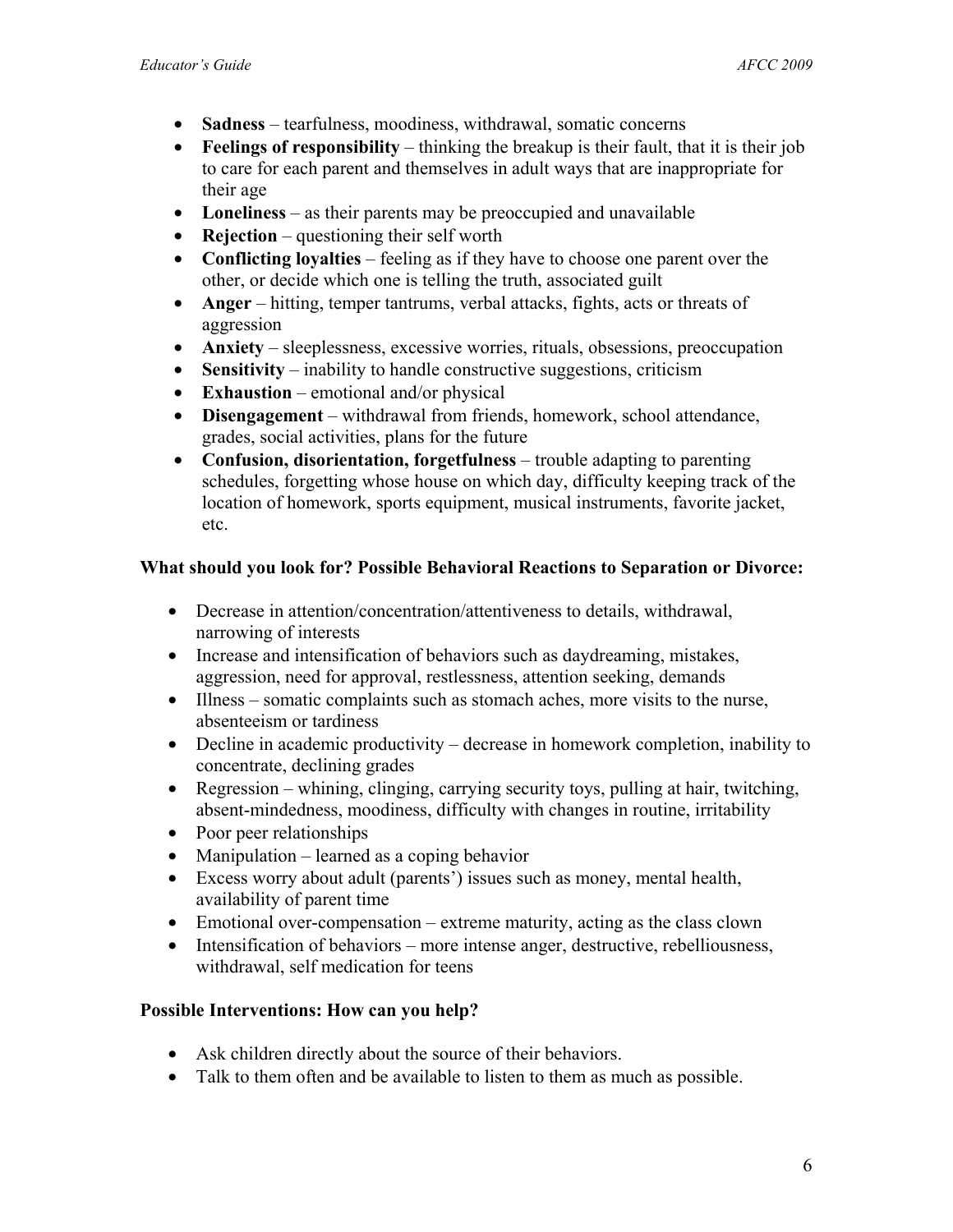- Create a culture in your classroom that is inclusive of the variety of family structures in which students live.
- Try to be familiar with the child's schedule. Be sensitive to the transition of changing households without letting it be an excuse for avoiding responsibilities.
- Avoid engaging in good parent vs. bad parent images and references.
- Help create organizational systems to assist the child getting his or her school materials to and from both households.
- Be especially attuned to behavioral changes around holidays, as they can be a source of stress for the child.
- Check with the child about making gifts for parents. Don't assume each child will want to make a gift for each parent.
- When asking younger children to draw their family, provide alternatives to drawing "one house" such as allowing them to draw a family tree or more than one home.
- Be aware of behaviors that warrant further inquiry and, possibly, further intervention such as extremely aggressive or withdrawn behavior, self-destructive threats or actions, or sexual acting out.
- Consult with and refer to other professionals whenever you are concerned about a child.

## **Available Resources: Where can you go for help?**

- Guidance Counselor: Refer parents to the school guidance counselor to discuss the possibility of group or, if needed, individual sessions for the child within the school. (For Guidance Counselors: Identify local resources for families experiencing separation and divorce so you have a referral base.)
- Books: Keep relevant books in the classroom. For younger children you can read books to your class about children experiencing separation and divorce. (See Appendix C.)
- Librarian: Ask the librarian to order relevant books for the library.
- Internet: Check the Internet for Web sites that can offer suggestions for helping these children and for helping their parents to help their own children.

## **PARENTS: FACILITATING THEIR INVOLVEMENT**

#### **Challenges for Parents**

Research clearly indicates that having parents involved in their children's education increases the likelihood of their academic success. Parental involvement in their child's school may be severely affected by their separation or divorce.

When a family reorganizes, the student is not the only person impacted. The parents are also being confronted with having to make numerous adjustments, raising their stress level. Unfortunately, supporting their child's academics may drop on the list of their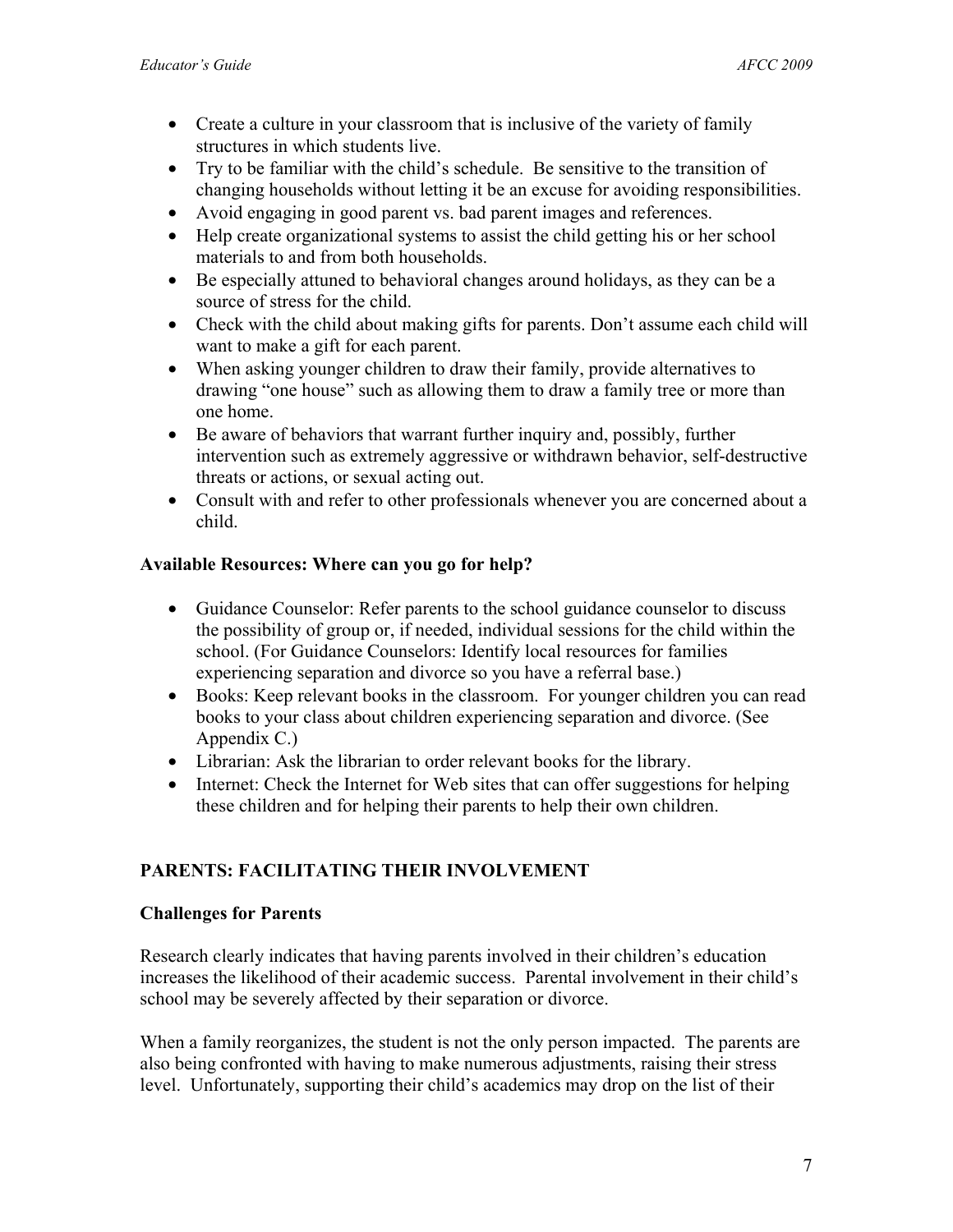priorities while they attempt to meet the challenges of their new roles. They may not even think to notify the teacher of their new family situation.

A parent who previously was available for classroom activities may now be employed during the day. Parents who successfully coordinated their child's schoolwork may now have only limited contact with one another. There also may be a parent who has never directly interacted with the school because the other parent was the school contact. Sometimes there are non-school conflicts that interfere with the parents' ability to cooperate about school related issues. Sometimes the resident parent will ask his/her new spouse/partner to take responsibility for the child's schoolwork, which may create its own network of problems.

## **How Can You Help the Parents?**

There are three important ways that educators can help facilitate separated, divorced or never-married parents' involvement in their children's education:

- Educate the parents.
- Increase accessibility to the school.
- Advocate for policies that support these efforts toward accessibility and parental involvement.

**Note:** When this document refers to "parents," it denotes the people who are taking a part in parenting the student. They may have a different title – aunt, uncle, grandmother, or a legally defined status, such as guardian. There also may be more than two adults or caregivers living in separate locations. Given this diverse group of parental figures, the words "parent" or "household" are used, rather than more inclusive language, for simplicity.

## **Educating Parents**

#### *Teach the parents that students with more than one household need all households involved in their education.*

Educators, particularly classroom teachers, know the importance of parental involvement. Many already make an extensive effort to share that knowledge with parents by sending notes home encouraging parents to read with their children, inviting parents to parentteacher conferences, or providing easy access via email. All of these efforts are aimed at drawing parents into becoming, or remaining, active participants in their child's educational process.

However, many of these efforts assume that students live in traditional nuclear families and reside in the same household as both parents. We have become accustomed to one parent being active with the school while the other focuses on work outside the home. This is often a functional model for single family households. It is important to be aware that sending the message that one parent participating at school is sufficient may be the wrong message for children of divorced or never-married families. Increasingly, these children are spending time residing in two different residences and may even stay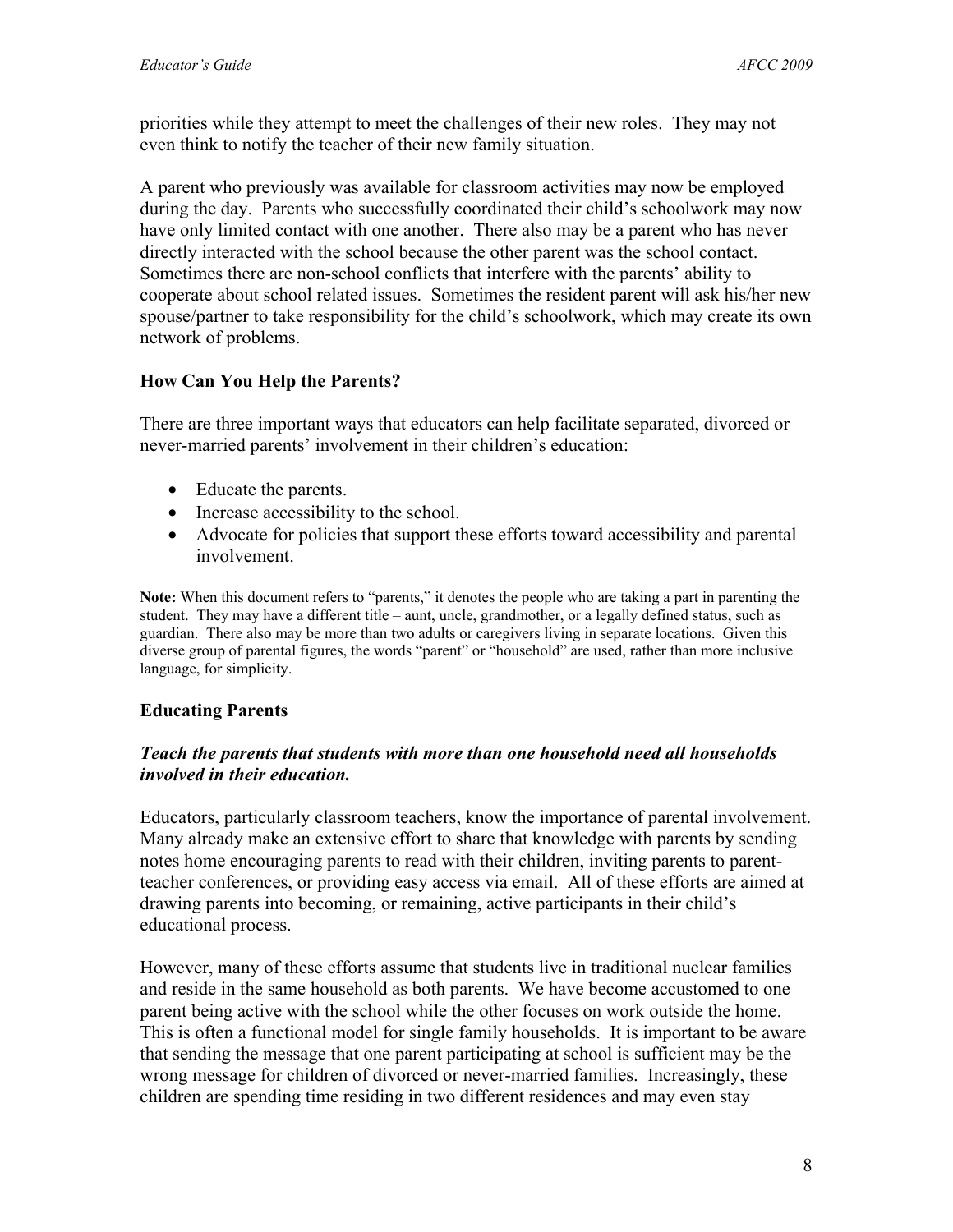alternating weeks with each parent. While these schedules can provide children the benefit of frequent contact with both parents, it also can create additional organizational challenges for both children and educators.Their families may need to be reminded of the importance of having *both households* actively participating in their child's education.

There are a number of ways that teachers can share this message. While some situations do not require any change in strategy, they may require additional effort. For example, if a note is sent to parents encouraging them to read for thirty minutes with their child, it should emphasize the importance of this occurring in all households. This will remind parents that their children will benefit from all parents in all households participating in this reading initiative. Of course, the note should be sent to all available parents regardless of the student's primary residence.

Parents can also learn the importance of "other parent" inclusion, by observing the teacher's modeling. When the parent first meets the teacher at the beginning of the year, the teacher may inquire (while reviewing the child's registration form), "Does Susie have another parent who doesn't live in your home? We believe it's important for all parents to be involved in what we do in the classroom. What is the best way for me to contact them?" This sends a clear message to the parent that the classroom is inclusive of "other parents." If there is important information to be communicated, make sure you speak or write to all parents.

Teachers can also be pro-active in supporting a multiple household situation. Parents can be provided with ideas for helping their children in each home, with strategies such as providing designated locations for homework and backpacks or using whiteboards for important messages.

#### **Accessibility – Parental Inclusion**

### *Increase the likelihood of all households being involved by lowering or eliminating the hurdles to inclusion.*

In a perfect world, parents who live in separate households would frequently and easily share school information with one another. Sometimes parents who do not live together have difficulty doing this, and despite your best role modeling, may not share or communicate with one another. A structured approach for communicating with both parents at school can de-escalate family conflict.

Some specific strategies include:

- Engage each parent in separate problem-solving sessions about their child's academic issues.
- Be sensitive to financial issues for the child's sake. Check with school counselors and administrators about scholarships or aid for school related activities and events that cost out of pocket money.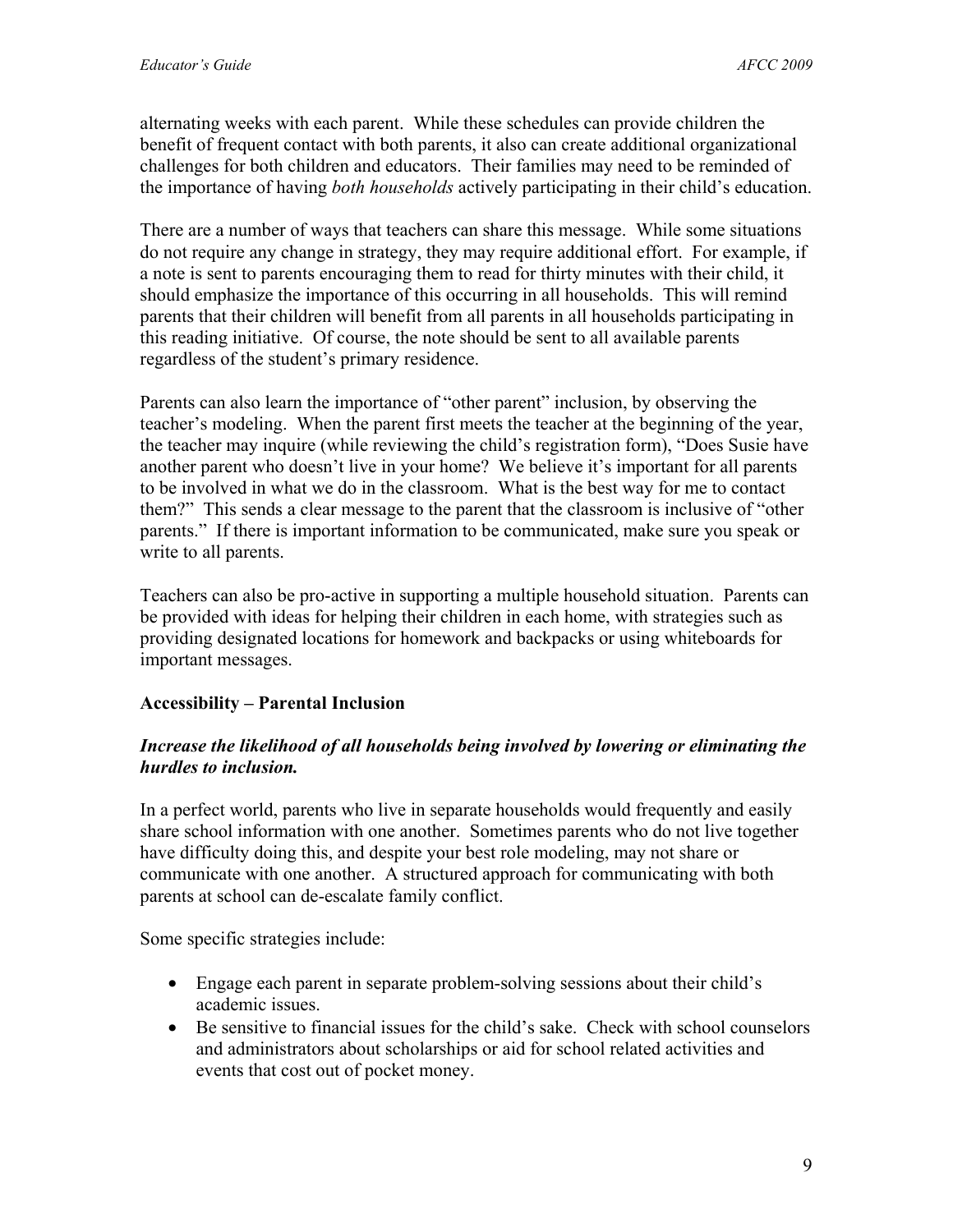- If the child is involved in therapy, get both parents' permission to talk with the therapist.
- If a stepparent's role is a source of conflict, work with both parents and any professionals involved with the family (after getting written consent from both parents) to gain permission to communicate with the stepparent. If this is not possible, communicate only with the parents who have legal custody rights.

By increasing both parents' accessibility to you and your classroom, you reduce the likelihood that your student is going to fall through the cracks of the parents' divided attention. There are several ways you can create and maintain this accessibility. Having already identified the students who have multiple households, you now know which children need multiple copies of announcements. If your classroom system uses folders, some children may need multiple folders, with each folder designated to a specific household.

While many schools still traditionally send home weekly notices, there are an increasing number of teachers and parents who have access to e-mail. Sending class newsletters and notices electronically avoids many of the pitfalls that occur when counting on the child to be sure that notes reach both parents. Be sure to have both electronic mailing addresses in multiple household situations.

Additionally, many teachers post the class newsletter on the Internet so that parents may access it at any time, bypassing potential problems with "spam" filters, as well as workplace rules that may prevent parents from receiving personal emails.

There are times that making your classroom accessible to separated parents will take more time and effort. There will be the child, for example, who spends every other week with Uncle Jessie, the parent with no email, no phone, and those who only talk to the other parent(s) through their attorneys. To increase the opportunity for that student to always have an educationally supportive household, a teacher would have to send notices via snail mail. While this is an extreme situation, many children may require duplicate copies of notes, notices, and grade reports. Requesting a stack of pre-addressed envelopes from the parents can make this task less cumbersome and can help ensure that information is available to all households. Utilizing any electronic tools the teacher has available (e.g. spreadsheets, databases, mailing labels), or putting blank envelopes out at open house to allow parents to "self-address" them the old fashioned way can make this job less of a burden on the teacher.

At times, creating accessibility is as simple as acknowledging the situation. If the parent conference sign up sheet only has one time slot per student, the inference may be that only one household is expected to participate. If the form only provides a place for a telephone number, it will be difficult to collect e-mail addresses. Changing the format of this form may signal the parents of our hope that all parents will participate. This same type of reformatting can be done on many forms including those used for "meet the teacher night," classroom volunteers or "first day" sign-in sheets.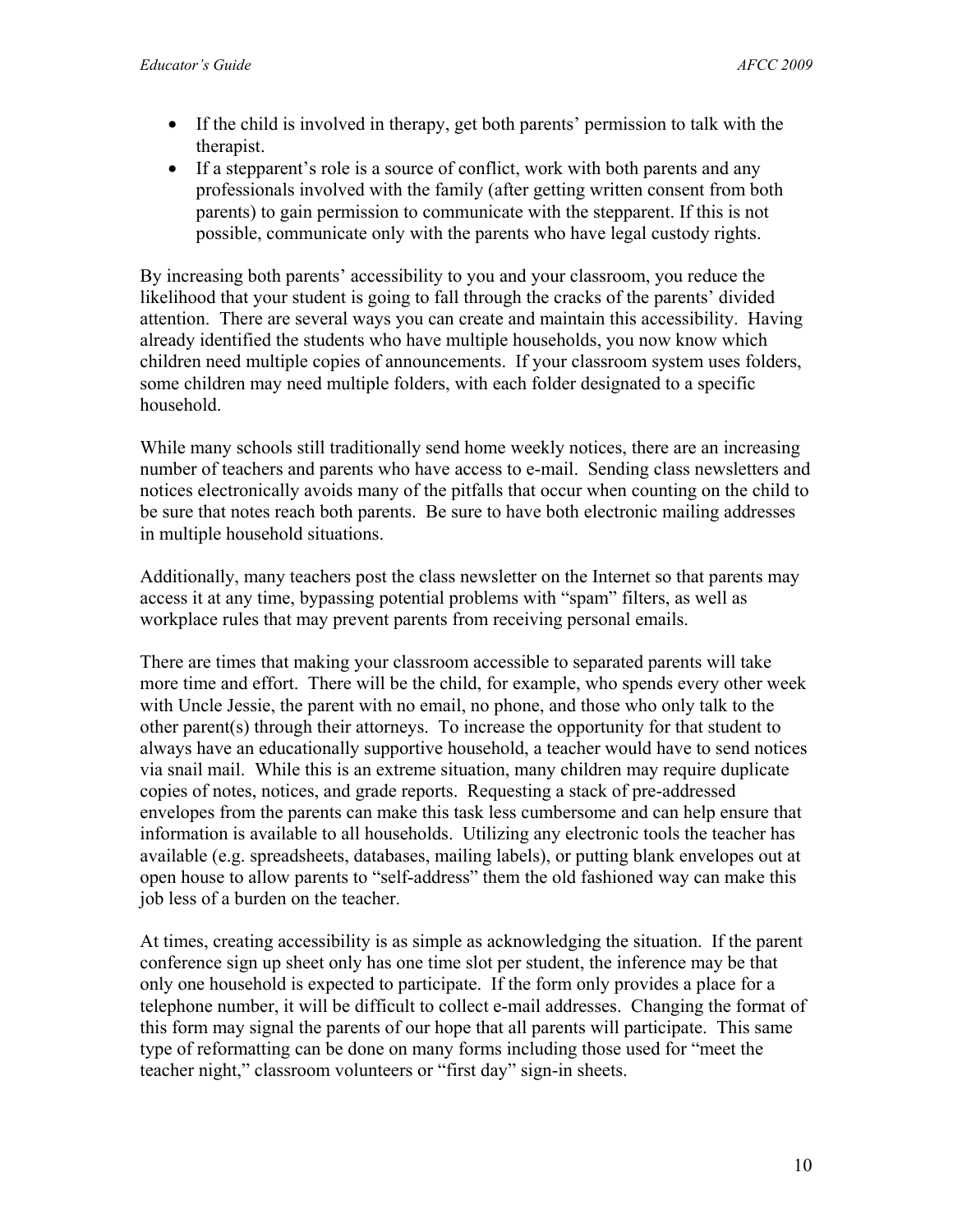### **Including All Parents: It May Be the Law!**

Most school districts recognize that many divorced or never-married parents continue to share care and custody of their children, and that each parent regardless of their parenting time, unless otherwise prohibited by court order or law, should have equal access to information regarding his/her child's school progress and activities.

In addition, many states have "Open Records" statutes that require school districts to provide parents access to public records in a timely manner. If a school district refuses to comply, the Secretary of State's office is charged with enforcing these laws. In addition, school funding can be impacted by non-compliance.

These factors underscore the importance of making sure that school administrators are aware of all regulations as well as the legal custody status of students' parents.

#### **Advocacy for Students**

### *Decrease the number of hurdles by advocating for the special needs of multiple household students.*

In advocating for the needs of multiple household students, there are a number of practices that are fully within the control of the classroom teacher. Other practices may require approval of an administrator prior to implementation. The classroom teacher's efforts will be much simpler if the district's standard registration form includes checkboxes that are labeled, e.g.: " Student has a parent that resides in a different household than registering parent." If the box is checked, that second (or third) parent's contact information is also collected.

These additional contacts will now appear on the teacher's official student roster and the school's mailing list. They will be forwarded to the Parent-Teacher organization for inclusion on its mailing list and included in school directories that are sent home to families. Inclusion in school directories enables other children (or their parents) to easily contact the child at either parent's home for play dates, birthday parties or other opportunities to socialize.

The district might consider a policy stating that all legal parents or guardians must be listed on the emergency contact form, or that they should maintain in the student's file a copy of their parenting schedule for all those living in multiple households.

Advocating for students may include informing other educators and your administration about how these simple changes translate into concrete benefits in the classroom. Administrators also have an interest in identifying students who may have "special custody" situations, which may even restrict a parent's access to the child or to school records. This is an opportunity for the school to gather relevant legal information that is often not provided until a crisis arises.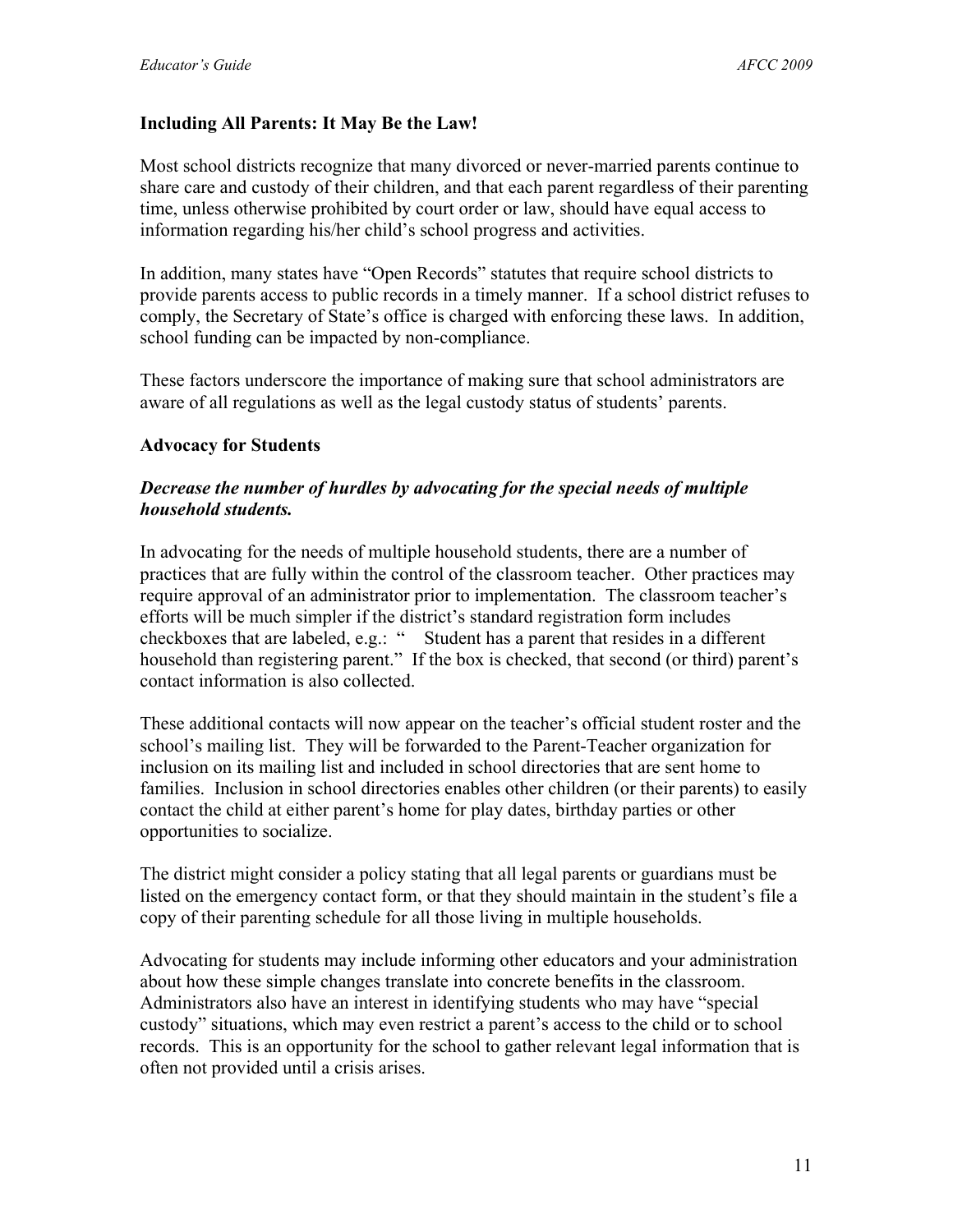Advocacy becomes more important as children leave the elementary years and the associated all-day supervision by a single teacher. In middle school, a student may have a designated homeroom teacher, but they may only see them once a day. With the lack of day-long oversight, having documentation of multiple households and policies for multiple copies of report cards could be essential to assisting the student in maintaining their academic achievements across multiple settings.

Ensuring that special activity teachers and coaches are aware of notification policies and options is particularly important in the secondary schools. Extracurricular activities become more important to the student, and student-to-parent communication may diminish during this time. Teachers often have less contact with the parents of older children. Supervisors of extracurricular activities might consider posting scheduling and other information on a Web site and contacting all parents regularly by email. Likewise, permission slips for bus rides, out-of-town trips and the like become very important during this age. Schools and administrators should maintain accurate records regarding who has the legal right to grant these permissions. When systemic safeguards are not in place and this information has not been collected, the final burden for verification may well fall upon a teacher or coach, perhaps while loading a bus of students in a school parking lot as angry parents debate the contents of their divorce decree.

## **TEACHERS: STAYING OUT OF THE MIDDLE**

### *Avoid being put in the middle, or triangulated, by battling parents.*

Most parents will support the other parent's interest in their child's academics. Some may do little to support it but, with a little education and support from the teacher, will not interfere with efforts to involve both parents. There are, however, a small number of parents who are unable to resolve differences in their relationship with the other parent and will attempt to involve the teacher in their disagreements and force him/her to take sides.

Some information about a student's home life, inasmuch as it affects their ability to learn, is necessary. Teachers, however, may at times have to remind parents that their role is as an educator. They may have to insist that they are not a conduit of messages from one parent to the other, have no interest in identifying the "good" or "bad" parent, cannot mediate non-academic disputes, and are not interested in gossiping about any of their students' parents.

To maintain neutrality with parents, and ensure that both parents know it, teachers may need to clarify their boundaries, practice stating them, and even commit them to writing. Unfortunately, on rare occasions, teachers may find themselves in the middle of a multiple household situation despite their best efforts to remain neutral (e.g., an impending divorce where the teacher may be subpoenaed for testimony). If the teacher is concerned that this may be occurring, contact with the school administrator should be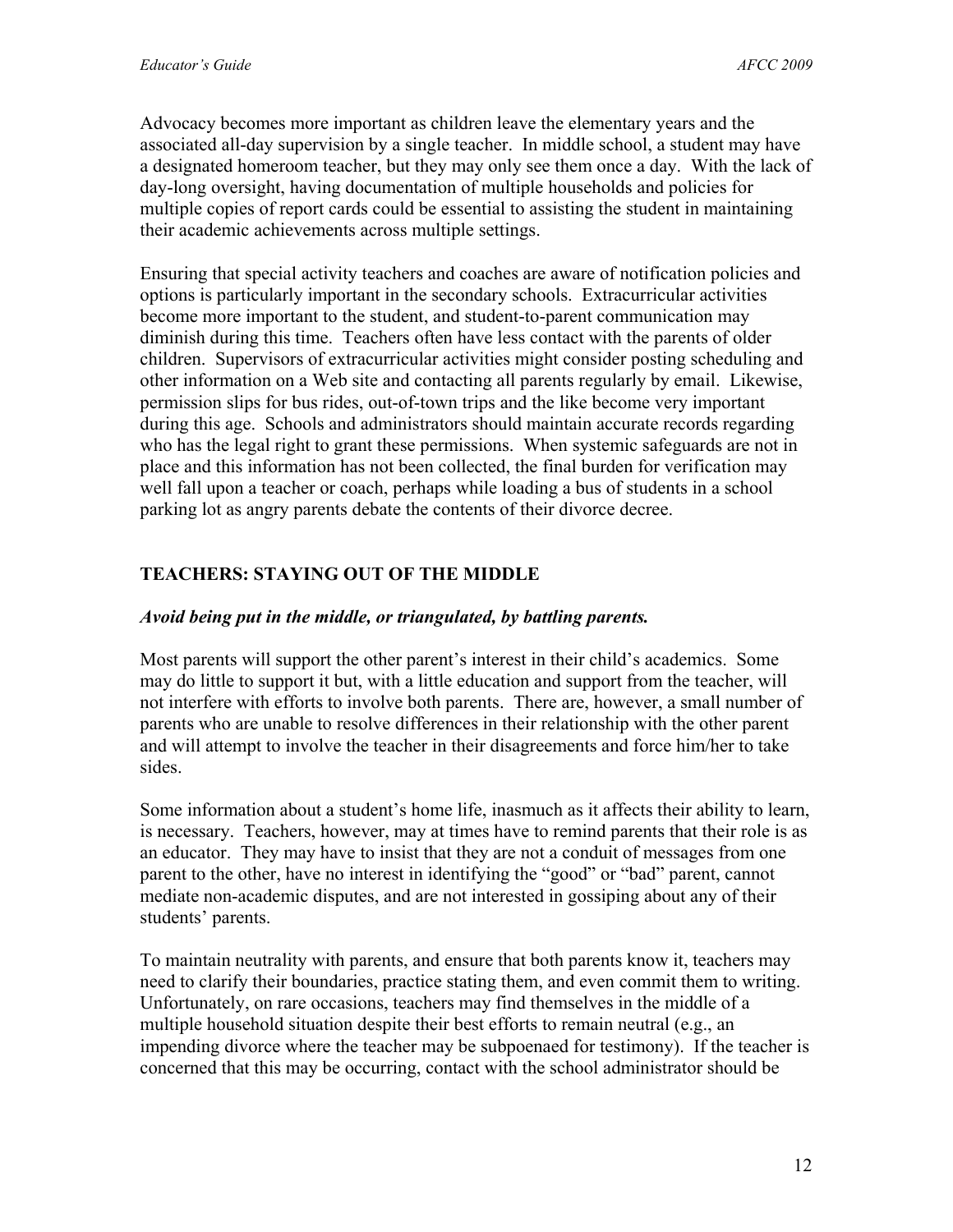made immediately. The administrator can then provide guidance for the teacher in district legal policies.

Many of these conflicted parents have learned to habitually recruit allies in all of the settings their child's life occupies, but most will be responsive to redirection. Sometimes a simple statement can clarify the boundary, such as "I appreciate your willingness to share with me, but I need to focus on Sally's education and wish to think of all my student's parents in a positive light." When the parent attempting to forge an alliance with the teacher understands that school personnel cannot be recruited, they may retreat with some confidence that school officials will remain neutral. Some parents, however, will not be easily deterred. It is important for teachers to know that they can refer this problem to the school counselor, principal, or some other administrative-level person who has the capacity and a plan for addressing these difficult cases.

It is recommended that when teachers become aware of the existence of these hostile parental relationships, they began to keep a simple log of all contacts (what, when, how they communicated with each parent). In addition to the protection that it may provide the teacher, it also may derail future problems that can arise from misinformation.

Finally, it would be unrealistic not to mention that sometimes there are legitimate and lawful restrictions on a parent's access to the child, the other parent, the school property and/or educational records. In the best of circumstances, this information would have been collected by the administration and passed to the classroom teacher long before the information is needed. If that did not happen, and the classroom teacher is informed by a parent (or student) of these restrictions, the information needs to be immediately passed to the administrator for confirmation.

The school should have copies of any legal documents determining which parent has decision-making responsibility in which areas of the child's life. The educators and administrators in the school should never be put in the position of having to make a determination in these matters.

**Documentation must be requested from the family**. It is the responsibility of the administrator to determine the legal implications and thus the policies and practices that will govern your interaction with this parent.

• **Educators can become caught up in the parents' conflict if they have not clarified their role. Do not take sides because it is harmful to children of any age**!

Learn how to respond, or to seek help if parents persists in attempts to get you aligned with them. Communicate with both parents. Avoid gossip about any family with the other parents and teachers.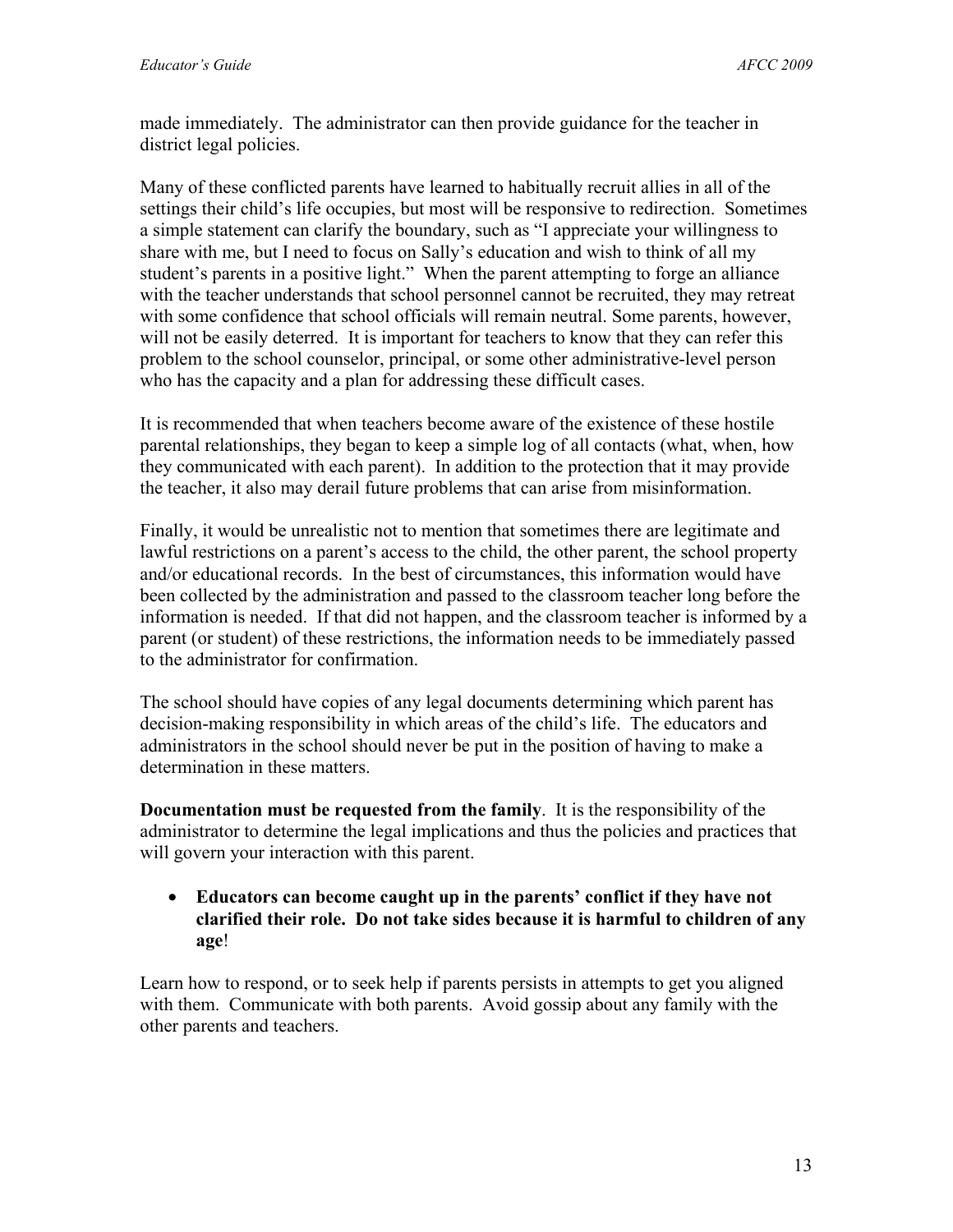#### **FAMILY COURT PROFESSIONALS: WHO WANTS WHAT FROM YOU?**

#### **Interacting with the Legal System**

There can be tension between school systems and court systems in addressing issues regarding children of separating and divorcing families. This is unfortunate because, in actuality, court systems are best able to serve the "best interests" of children with the assistance of the information the school system is able to offer.

The hope is that, with this document, you will be in a better position to move beyond an "us" vs. 'them" mentality born of mistrust and misunderstanding of the differences in processes between school and court systems. If ever there is a need for collaboration and cooperation to serve children's best interests, it is now, given the sheer numbers of school-aged children whose families are separating and divorcing or whose parents have never been married. The intent of these explanations is to begin bridging this gap.

At times, educators, principals and counselors may be asked to speak with various professionals who are working with the legal system to help children whose parents are in the midst of a separation or divorce. These individuals may include attorneys or other professionals appointed by the court to represent children in court matters, mental health professionals conducting child custody evaluations, or parenting coordinators whose job it is to facilitate a resolution of conflict between parents as it may relate to their children.

Teachers are most often contacted because they have daily interaction with children and can provide the most comprehensive information about the child's academic performance as well as about the child's interactions with peers. Professionals within the family law arena may also ask to speak with guidance counselors or others in the educational system who have ongoing contact with parents and children. If the parents or children have had extensive interaction with the principal of a child's school, he or she may be contacted to provide information.

Those in the educational arena are often unfamiliar with who these professionals are and who they represent. Educators may be unsure of how to respond to these individuals. The goal here is to clarify the roles of these professionals and to explain how they may use the information you are asked to provide.

Most of the information you will be asked to provide is not confidential. It is important that you maintain neutrality (don't take either parent's side or point of view) and give objective observations or data rather than your opinion of each parent's ability.

#### **Role Definitions and Descriptions**

**Attorney for the Child or Guardian** *ad Litem***.** An attorney can be appointed by the Court to represent the best interests of the child and act independently of the attorneys who may represent the child's parents. Jurisdictions may call this attorney by different names including Guardian *ad Litem*, Minor's Counsel, the Child's Attorney, the Child's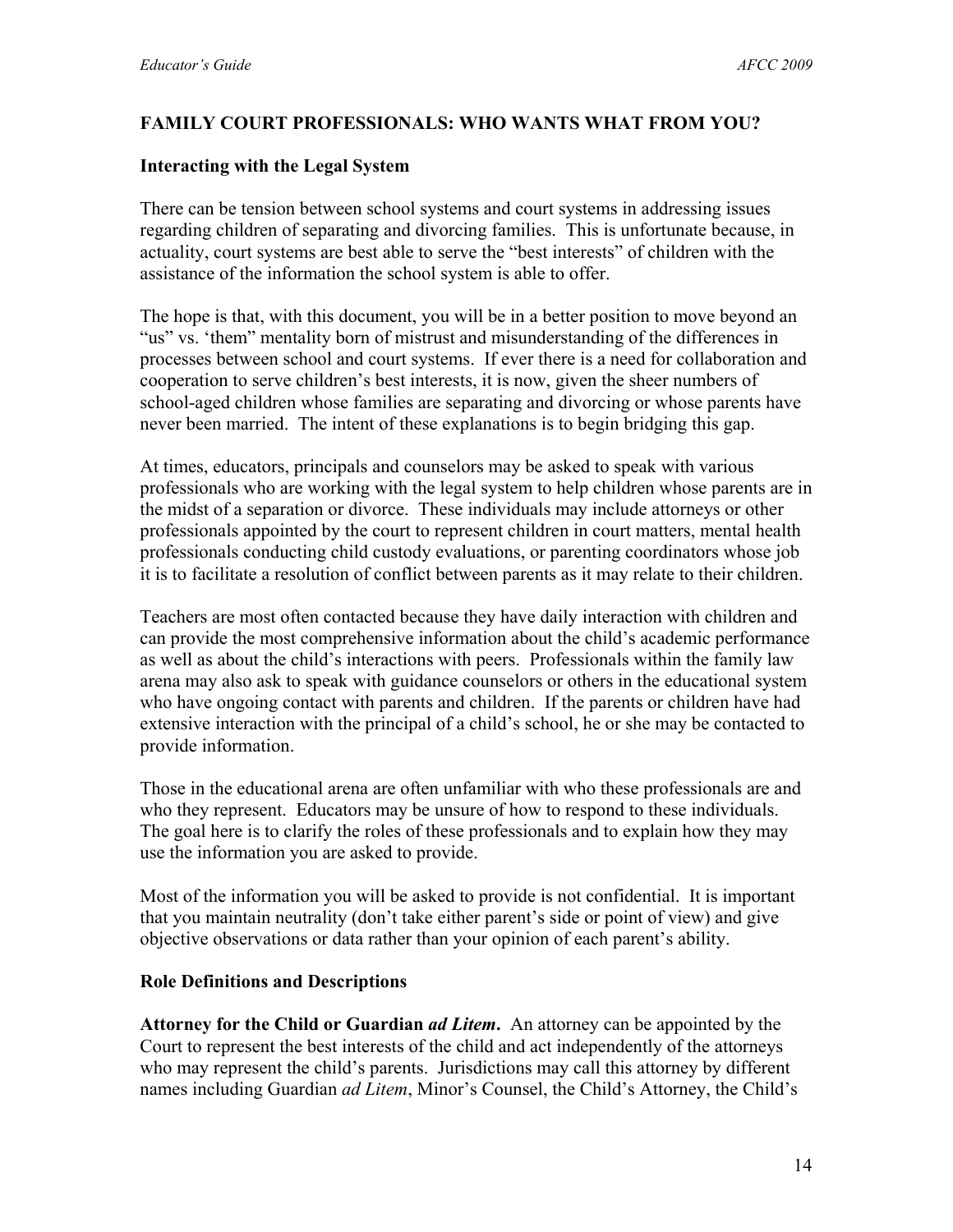Advocate, a Special Guardian or Law Guardian. In this description the term Guardian *ad Litem* (GAL) will be used.

Although the role played by the GAL may vary (and in some places may be performed by a licensed mental health professional), it is usually the job of the GAL to report to the Court about findings regarding the child. In some jurisdictions the court asks the GAL for very specific recommendations regarding the custody or parenting plan. In others, only the findings are conveyed to the court, and the judge determines the parenting plan.

The GAL depends upon observational and investigative skills to evaluate all aspects of the child's upbringing, including the home situation, the school setting, or any medical and school records. The GAL may interview each of the parents, with or without the child and any siblings present. The GAL is also expected to interview pertinent individuals who have relevant information about the child, and these collateral contacts can include family members, close friends and professionals such as teachers, counselors, therapists, physicians, tutors and coaches.

When interviewing school personnel, the GAL may request information about the child's attendance, academic performance, relationships with teachers and other school personnel, relationships with peers in and outside the classroom, as well as the child's overall adjustment to the school environment. The GAL may also ask about each parent's attendance at teacher-parent meetings or other school events, as well as communication with the teacher.

The GAL may also make recommendations on behalf of the child for special services or resources for the child that may not have been provided and that the GAL believes would be in the child's best interest, e.g., mental health therapy, speech therapy or occupational therapy.

In some jurisdictions, the GAL acts as advocate for the child with the specific role of presenting to the court the child's own "voice" as distinct from making an independent assessment. This presentation may include what particular wishes the child has about a parenting plan for his/her family. Because the child is a minor, having the representation of an attorney or other professional is a means for the child to communicate with the Court when he or she might be reluctant to speak for fear of hurting one parent or the other.

The GAL is appointed to protect the individual interests of the child regardless of the preferences of the parents. It is expected that the GAL will use his or her best skills, knowledge and expertise to conduct a thorough investigation of the parenting issues in order to provide the Court with an objective evaluation of what is in the child's best interest.

Courts often rely very heavily upon the report and recommendations of the Guardian *ad Litem*, particularly when there is no court-appointed custody evaluator involved in the case. The GAL's report may be in writing or provided orally to the Court in a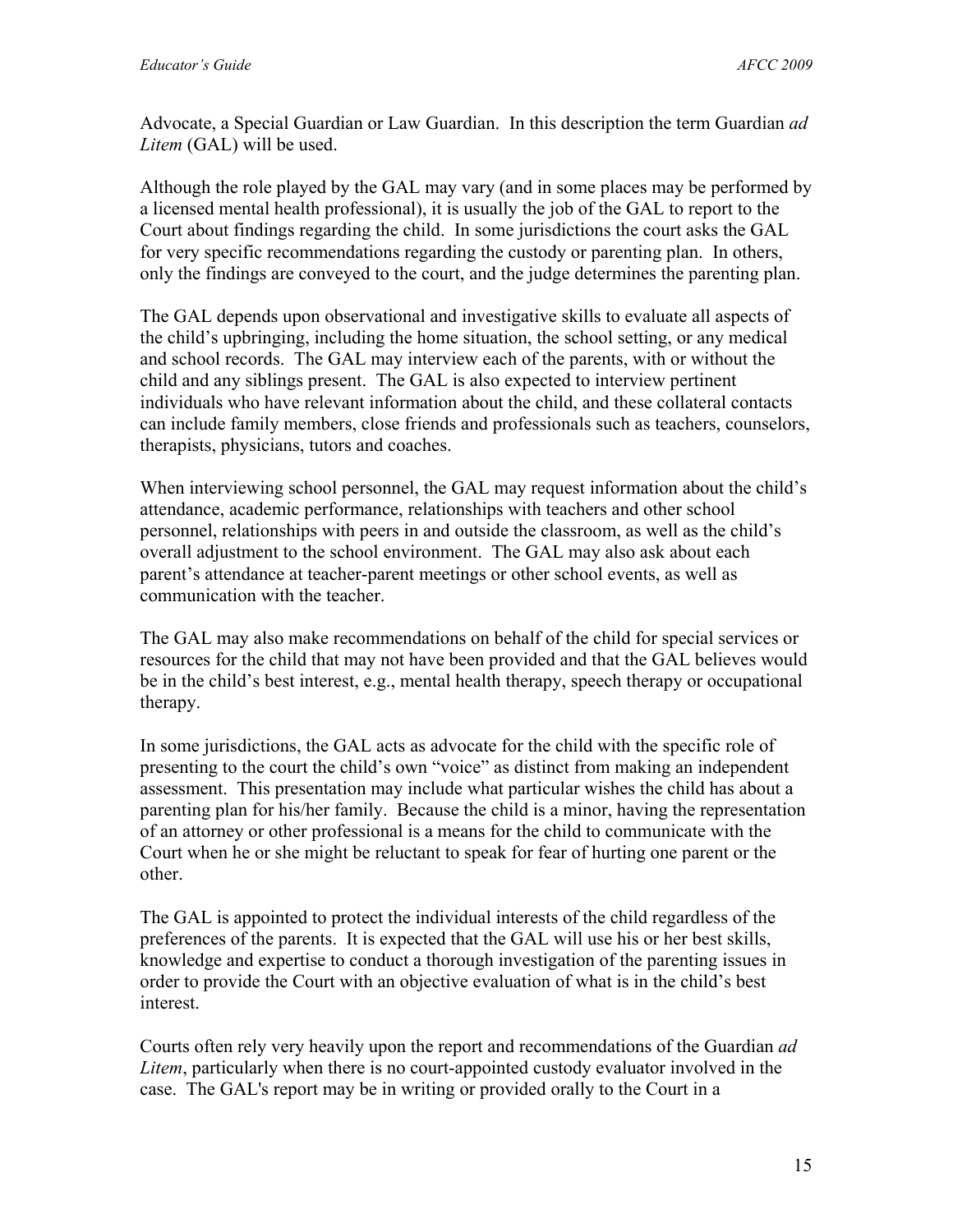confidential chamber's conference with the judge and the other attorneys involved, or as testimony in open court. The report of the GAL is often confidential. While it may be disclosed to the attorneys in the case, the parents are often not privy to the GAL report, although a summary or synopsis of the findings may be given to them orally by their attorney.

**CASA Volunteer.** The mission of the Court Appointed Special Advocate (CASA) is to support and promote court-appointed volunteer advocacy for abused and neglected children so that they can thrive in safe, permanent homes. The movement began in 1977 when a Seattle Superior Court Judge requested community volunteers to speak up for the best interests of children in court.

In order to accomplish this, CASA volunteers are often appointed by the court to conduct independent evaluations to determine if a child's needs are being met. CASA volunteers may spend considerable time understanding a child's situation and are often asked to provide written reports to the court that include recommendations and document the sources of the information on which these recommendations are based. Therefore, in general, comments made to a CASA volunteer cannot be kept confidential.

A CASA volunteer may ask you to give factual information about what you have observed with the child or ask you to comment on educational matters as they relate to a particular child. You may also be asked to comment about your perceptions of the child's relationship with peers, impressions of the child's feelings and thoughts about his situation. This information is used to help the court understand the child's needs. The CASA volunteer serves as an advocate for the child's needs and reports to the appropriate professionals to make sure that the child's emotional and educational needs are being met.

**Custody Evaluator.** A custody evaluator is a mental health professional who is appointed by the court. Teachers or school administrators may ask an evaluator to provide a copy of the court appointment to confirm this role. A custody evaluator will want to speak with teachers, counselors and other school personnel who have regular contact with a child. This contact provides useful information to the evaluator who is working to help determine the best interests of the child.

The evaluator is neutral and is not asking educators to choose sides in a dispute or to identify one parent as better or worse. Custody disputes are complex. There may be many factors that influence a parent's participation in their child's education, including the ability or willingness of the other parent to include them. A parent's role in their child's education also may or may not be a pivotal factor in any particular custody circumstance. The educator may have little or no knowledge of these other factors. The educator should simply report observations and impressions of the parents in relation to their child's education. The evaluator's job is to weigh the factors.

The evaluator is interested in information pertaining to the performance and development of the child. You might be asked to comment about the child's academic functioning as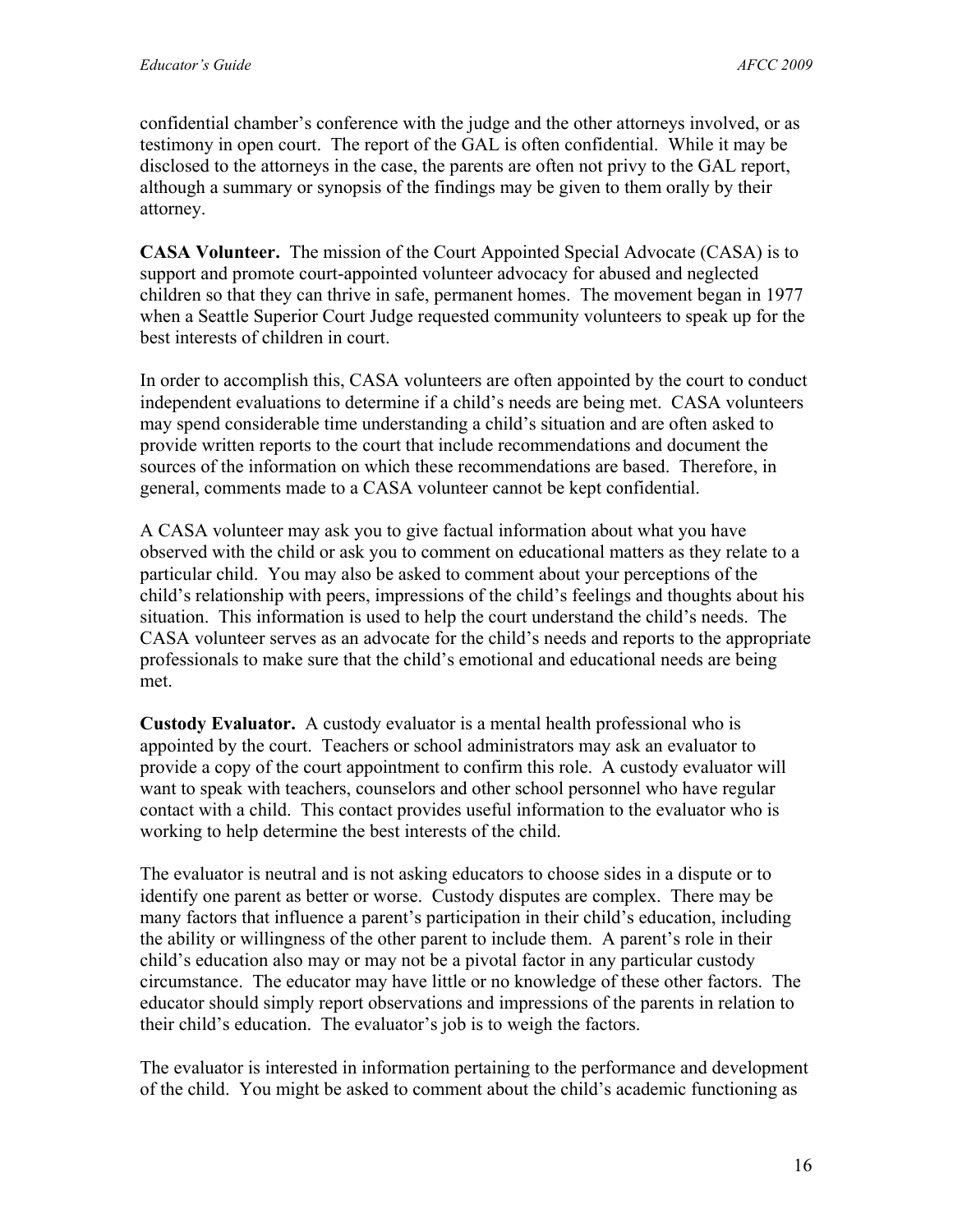well as to report information about the child's relationships with peers. The custody evaluator may also ask about your impressions of each parent's support of the child (i.e., with homework or with following your recommendations to assist the child).

In general, comments made to an evaluator are not confidential. They might appear in a report or be discussed in court appearances or during a review of the evaluator's file. They will be used as data to inform the Court with recommendations offered in the best interests of the children.

The goal of the custody evaluator is to assess the child's needs and recommend to the court the best arrangement, or parenting plan, for that child so each parent will be able to provide the child with what she or he needs. The custody evaluator will consider your information, as well as information he or she has gathered from multiple other sources and incorporate it into a big picture. The information you provide will likely be included in a comprehensive report provided to the court, and the parents may have access to your report. The court will use that information to help with decisions about the child's parenting schedule.

**Parenting Coordinator.** Parenting coordinators (PCs) are either appointed by the court or retained by agreement to assist parents in designing and/or executing their parenting plan. Their title may vary by location; they are also called parenting facilitators, special masters and wisepersons.

The authority granted to them by the Court or by the parents agreeing to the PC also varies a great deal. Sometimes the court or parents define the Parenting Coordinator's role as one who suggests to the parents how they can act in their child's best interest; other courts or parents grant the authority to the PC to make decisions with respect to implementation of the parenting plan as authorized by the Court and to break any impasses between parents.

The PC may ask you to provide facts relevant to a child's academic performance, or ask you questions that require you to provide a recommendation based on your training and experience as an educator.

A Parenting Coordinator is neutral and acts in the best interests of the child. The PC is not asking you to choose sides, criticize, or to recommend either parent. Whether or not your comments to the PC are confidential depends upon the jurisdiction and the topic at hand. The PC should inform you about confidentiality in your jurisdiction.

The Parenting Coordinator will use the information you provide to help the PC guide parents to make effective decisions for their children, or to make the decisions for them. For example, if the parents are having a dispute about whether to place their child in special education classes, a teacher's input is important to determine the child's educational needs.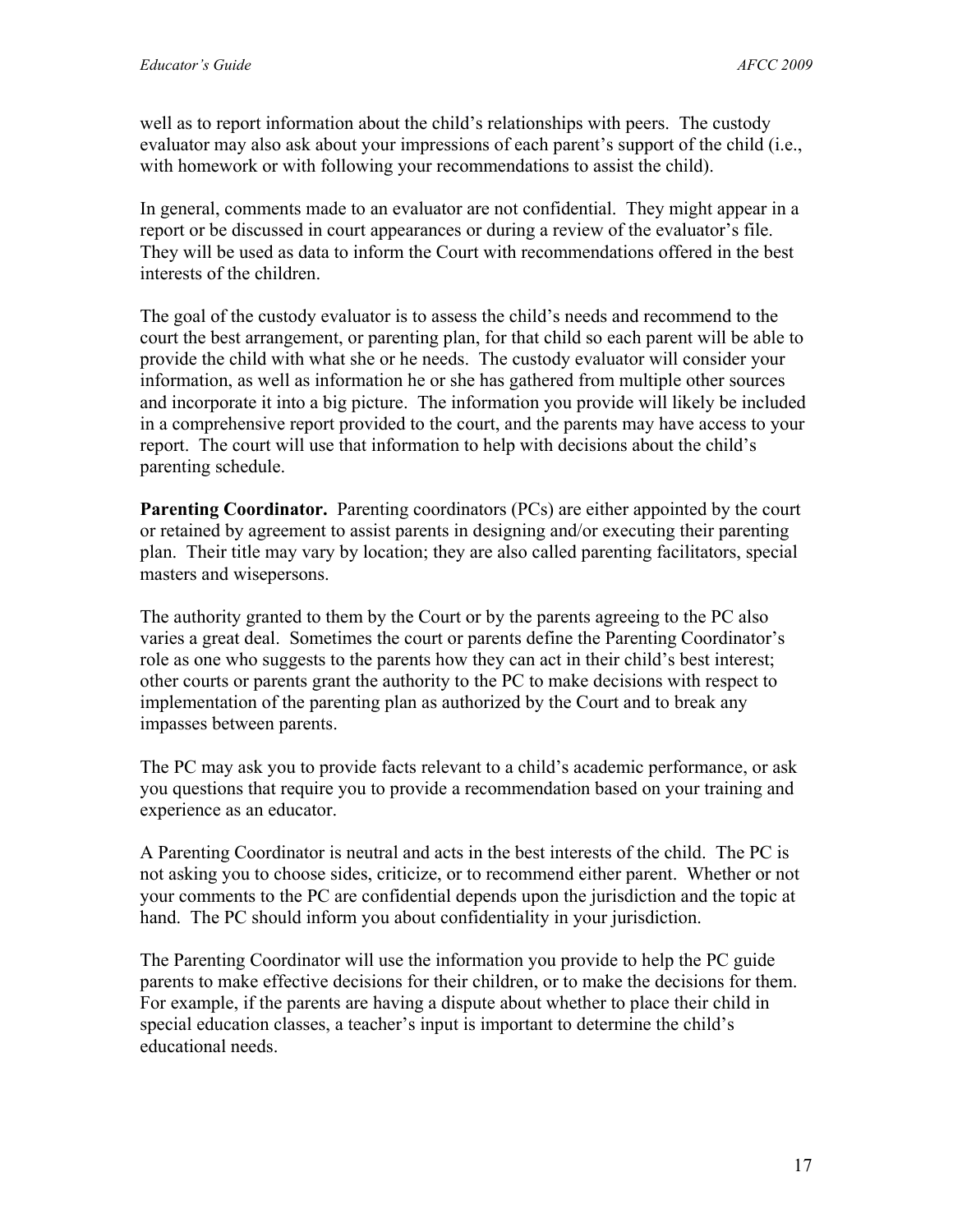#### **Summary**

Teachers are most often contacted by individuals from the family court system because they have daily interaction with children and can provide the most comprehensive information about the child's academic performance as well as about the child's interactions with peers.

- It is important to remember that the court-appointed Guardian *ad Litem*, the CASA volunteer, the custody evaluator and the parenting coordinator, whether appointed by the court or agreed upon by the parents, are neutral professionals. Each is working toward what is best for the children involved. None should ask an educator to choose a side or to pick the better parent. The educator should simply be asked to report their observations and impressions of the parents in relation to their child's education and of the child's adjustment and progress in school.
- In general, comments made to a GAL, CASA volunteer, a custody evaluator or a parenting coordinator by an educator are not confidential. They may be used along with other data to inform the court with recommendations offered in the best interests of the children, or to assist parents with the best implementation of their parenting plan.

#### **REQUESTS FOR INFORMATION**

Each state has its own rules regarding court procedures such as subpoenas, business records, evidentiary rules, discovery rules and enforcement mechanisms. There may be state laws that govern how you proceed. Many school districts have policies on how to respond to requests to participate in processes for children involved in separation and divorce. This may address how to respond to a subpoena, access to school records, how to convey information about the child's behavioral and academic progress and how to provide other relevant information to the court system.

The most important consideration in developing and updating these policies is assuring that the authorized parent(s) have consented to the disclosure of requested information. You can determine who is authorized by requesting the legal documents specifying the rights and duties of each parental party. It may be easier and more effective to simply require the consent of both parents prior to any disclosure of information.

Receiving a subpoena may initially cause some alarm for school personnel and, if there is no established policy, consultation with the school's attorney is recommended. Since these requests for information may involve polarized family conflicts, school personnel should be cautious about the release of information.

School personnel often have information that has significant bearing upon the child's current welfare so their input is vital for the best interests of the child to be served. If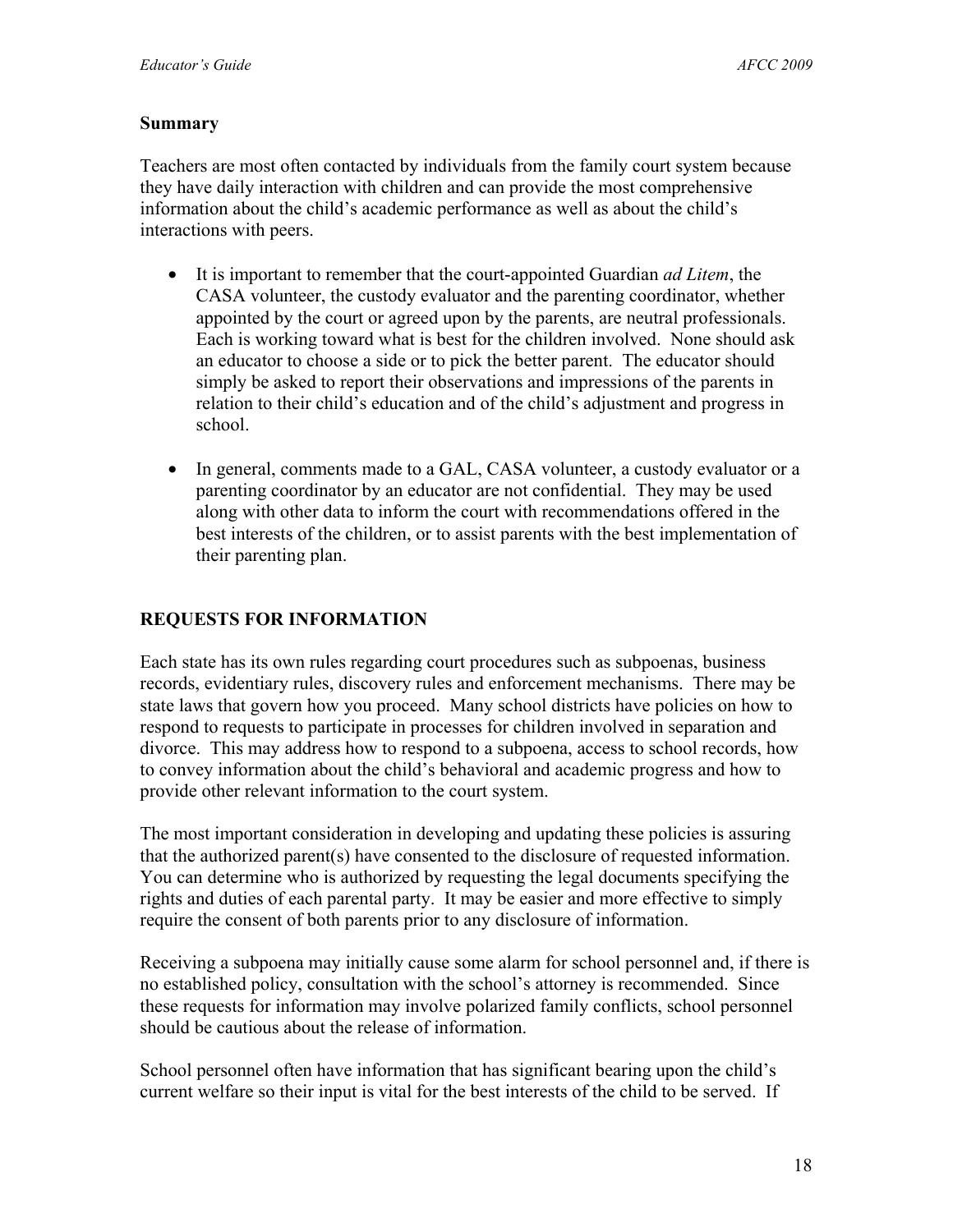educators are asked for information about the child, it is appropriate for the school to ask for information regarding the nature of the case, for copies of court orders in effect, the names and scope of responsibility for court-appointed personnel and a specific outline for what information is requested.

Educators may be reluctant to testify in a court of law because of the time and expense involved, or fear of liability or retribution from parents. These are valid concerns, however, your assistance may be an important factor in helping to determine the most effective outcome for the child in question.

#### **Authorization for Disclosure**

Schools should have minimum standards about what is required in a request for disclosure. In the United States, the **Family Educational Rights and Privacy Act (FERPA) (34 CFR99.30)** sets a minimum standard. An acceptable consent:

- specifies the records to be disclosed;
- states the purpose of the disclosure;
- identifies the party or class of parties to whom disclosure may be made; and
- is signed and dated by the authorized parent(s).

Appendix D provides a sample Authorization Release of Information form.

If your school is developing a disclosure policy, you may wish to look beyond that minimum and include some additional components required in the United States when disclosing health care information (HIPAA). For example:

- the relationship between the signer and the student whose records are being disclosed;
- an attestation of the signer's right to sign for the student; and
- the date or event upon which the consent will expire (e.g. the end of the current school year).

These lists are not exhaustive and you may identify other criteria that you wish to require. However you proceed, having these policies in place prior to receiving a request for disclosure of information makes everyone's job easier. School personnel may then provide the court with the valuable information that they possess, knowing they have taken appropriate steps to safeguard the rights of the student and their family.

## **THE BIGGER PICTURE**

## **Family Law Legislation**

Family law legislation establishes the principles of law that apply to separating and divorcing families. Depending on the jurisdiction, the governing law can be state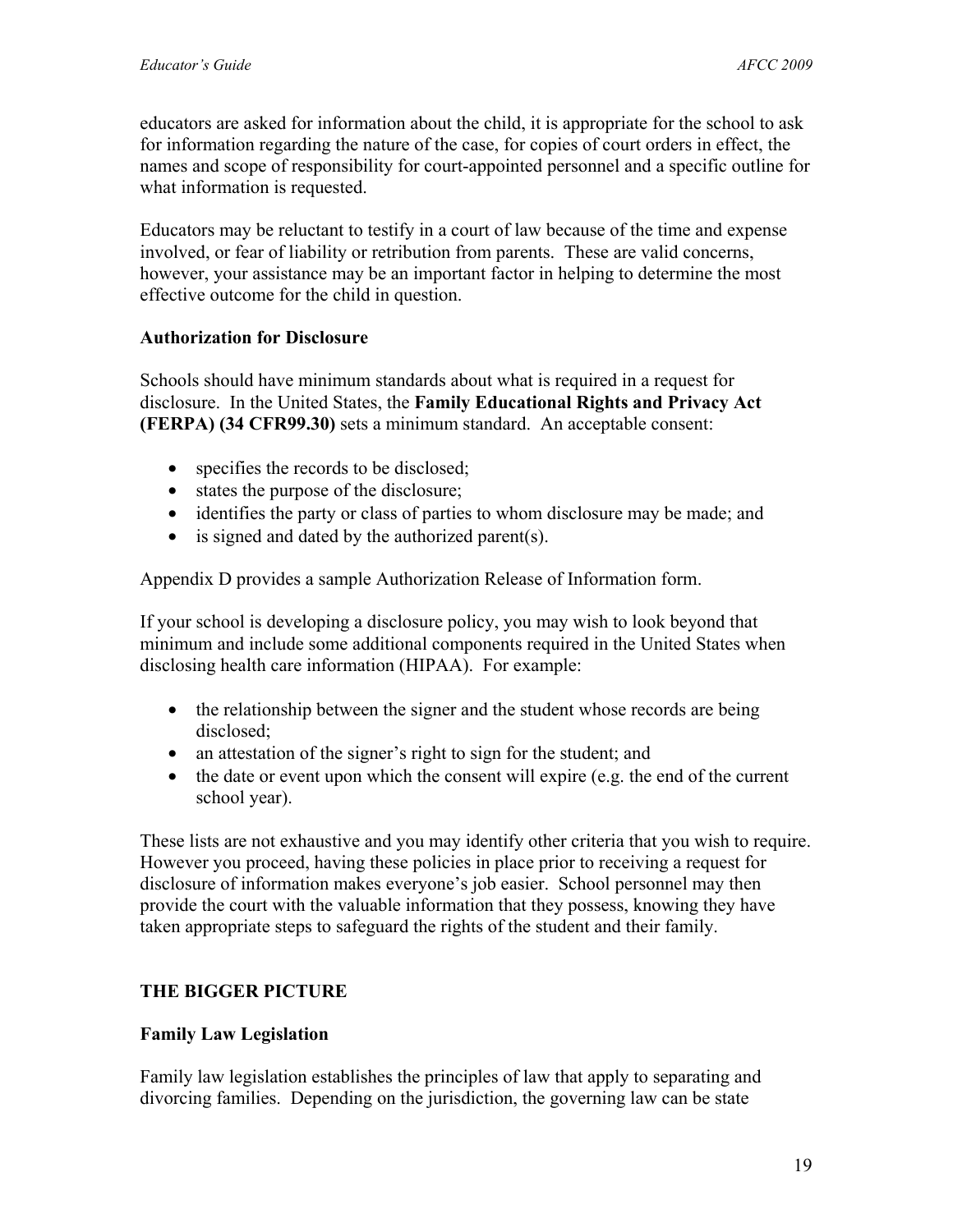legislation, federal statutes, or both. The rights and obligations of the parties may be governed by a court order or a private agreement of the parties.

In most jurisdictions the legislation provides for the following:

- During separation or divorce, parents can agree about the care and upbringing of the child. When there is a dispute between the parents, a court may order each parent's responsibilities for the care and control of the child. This order is binding upon the parents.
- Parenting plans may be established that describe arrangements for how these responsibilities are divided based on the best interests of the child.

## **Federal Statutes**

In the United States, applicable federal statutes are few, but important. The first is the **Parental Kidnapping Prevention Act (PKPA)**. This act empowers federal law enforcement agencies to locate and apprehend parents who "child-snatch." This may involve a case where an out-of-state parent refuses to return the child to the custodial parent at the end his/her parenting time. It may involve a case in which a parent deliberately absconds with a child, crosses state lines and then secretes the child in order to "avenge" a court's decision on custody to the other parent, or to seek revenge against the custodial parent for issues that arose during the marriage or divorce. These situations can be terrifying for the child and can place the child in grave danger.

In the event that an out-of-state parent shows up at a school and asks to take the child, school personnel should take every precaution to secure the identity of the parent. The parent should provide a copy of any relevant court orders on file. School personnel need to know the identity of the custodial parent and what parenting time rights, if any, the non-custodial parent has. The school is not required to act as a law enforcement agency; however, school personnel should be aware of the federal law that prevents the kidnapping of children so that, in the rare case of a kidnapping, federal authorities (including the FBI, U.S. Marshal's office or the U.S. Attorney) should be contacted immediately.

A second Act, adopted in at least 46 states in the U.S., is called the **Uniform Child Custody Jurisdiction and Enforcement Act (UCCJEA)**. This law provides a uniform system for determining the jurisdiction for child custody actions when there is a dispute between parents who reside in different states. In our highly mobile society, it is not unusual for children from one state to relocate with one parent to another. The UCCJEA gives jurisdiction in child custody matters to the child's "home" state and defines it as where the child has resided with her parent for six consecutive months prior to the commencement of legal proceedings. If the child has resided somewhere for less than six months, the Court in the state where she has "significant connections" can claim jurisdiction.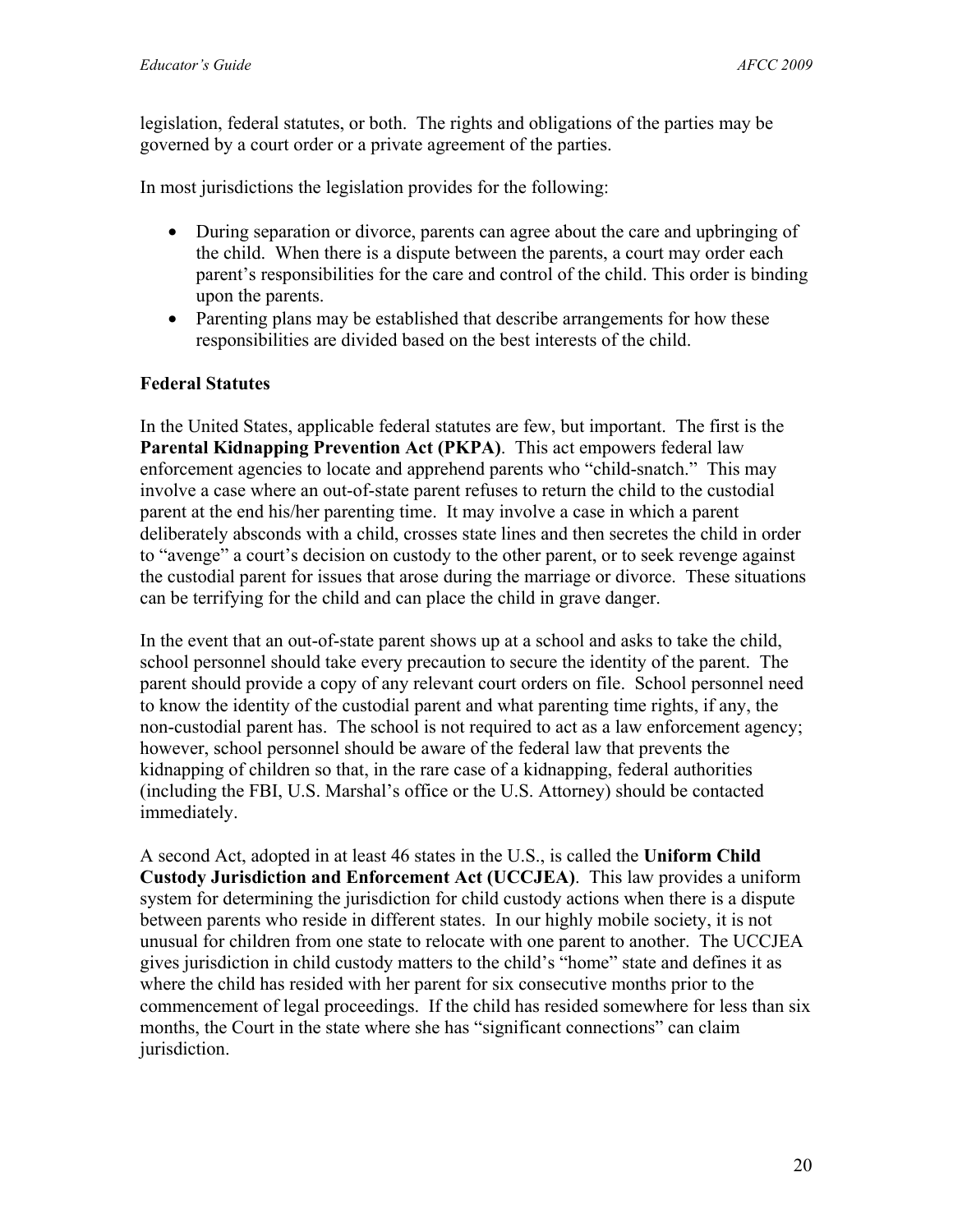Accordingly, school districts may be requested to provide information to a foreign court (outside of the state) for purposes of making legal determinations such as modification of custody and parenting time, child support or protection from abuse orders.

Finally, the **Uniform Interstate Family Support Enforcement Act (UIFSA)** is the uniform law that expedites child support collections across state lines. It is unlikely that a school would be involved in child support issues unless financial matters such as tuition, books or activity fees are a consideration.

### **Special Needs**

The Federal Department of Education has administrative regulations that govern the rights of parents and children with special needs, and their right to obtain an IEP, an Individualized Educational Plan. There may be additional challenges in cases of separation and divorce to ensure that a special needs child's educational and emotional needs are addressed. The support and involvement of both parents will likely provide benefits to the child.

#### **State Statutes**

On a state level in the United States, there are statutes that specifically address the myriad considerations that impact children involved in the separation and divorce of their families. It would be prudent for each school district to maintain a copy of the relevant family law code.

## **GLOSSARY OF BASIC FAMILY LAW TERMS**

## **Best Interests of the Child**

In most jurisdictions, when making decisions involving children, a court makes its decision based on the best interests of the child.

Legislation may define factors for the court to consider when determining best interests. This list, while not exhaustive, identifies some of the considerations:

- The love, affection and emotional ties between the child and the parent
- The wishes and preferences of the child, taking into consideration the age and maturity of the child
- The ability and willingness of each parent to provide the child with guidance, education and the necessities of life and any special needs of the child
- The length of time the child has lived in a stable home environment
- The plan proposed for the care and upbringing of the child
- The effect on the child of any separation from a parent or other person
- The practical difficulty and cost of the child having contact with a parent
- The ability of each parent to care for the child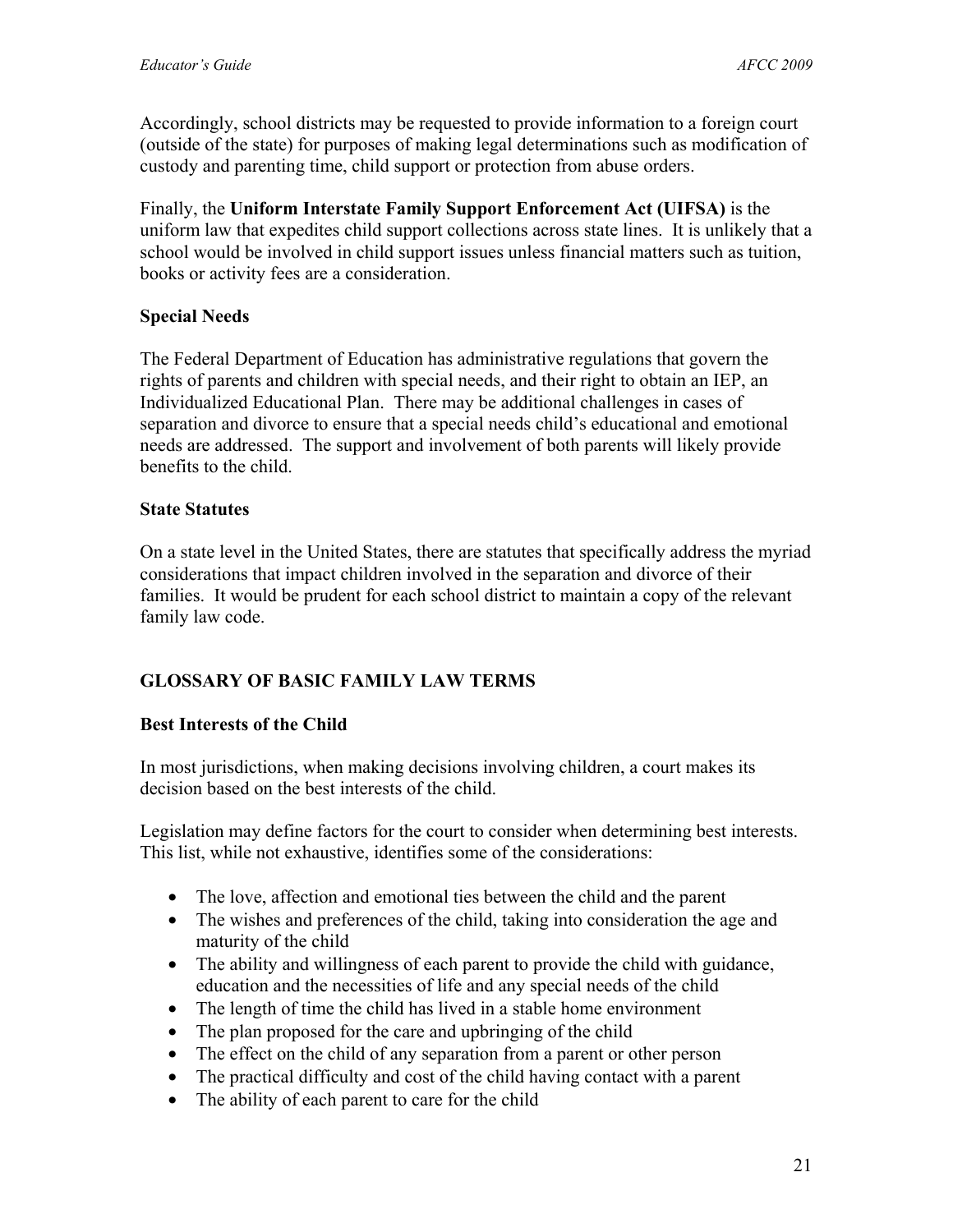- The age, sex and cultural backgrounds of the child
- The need to protect the child from any physical or psychological harm, abuse or violence
- The attitude of the parents toward the child and to their parenting responsibilities
- Any violence or court order addressing violence in the family
- Any other factors the court thinks relevant

### **Child Support**

Both parents are responsible for the financial support of the child. Following divorce, this may result in child support payments from one parent to another. The general principles in settling financial disputes are also based on state and/or federal legislation, but the ultimate financial arrangements required by each parent will be established by the court.

## **Custody**

Traditionally, the terms custody and visitation have been used to describe separating and divorcing family situations to delineate the parent who has the majority of the care and control of the children. In recent years, new language has evolved in an effort to more accurately describe the rights, responsibilities and privileges of parents and children, including terms such as primary residential parent and non-residential parent. Terms may vary based on statutory language.

A parent's time with his or her children is now more commonly referred to as parenting time rather than visitation. The amount of time a child spends with each parent is called a parenting schedule.

#### **Custody Arrangements**

These definitions describe different combinations of residential living arrangements of the children and decision-making responsibility of the parents. The actual meaning of these terms can vary state by state, depending on legislation and case law.

*Sole legal custody* usually means that one parent has the final decision-making responsibility for the child and is called the custodial parent. The custodial parent may, however, consult with the non-custodial parent. Usually, the court order will ensure that the child has ongoing contact or parenting time with the non-custodial parent. Sole legal custody, however, implies primary physical custody.

*Joint legal custody* usually means that parents jointly make major decisions in a child's life. These decisions may include choices about the child's education or medical decisions. Daily decisions, such as bedtime, or what the child will wear, are made by the parent who is with the child at the time.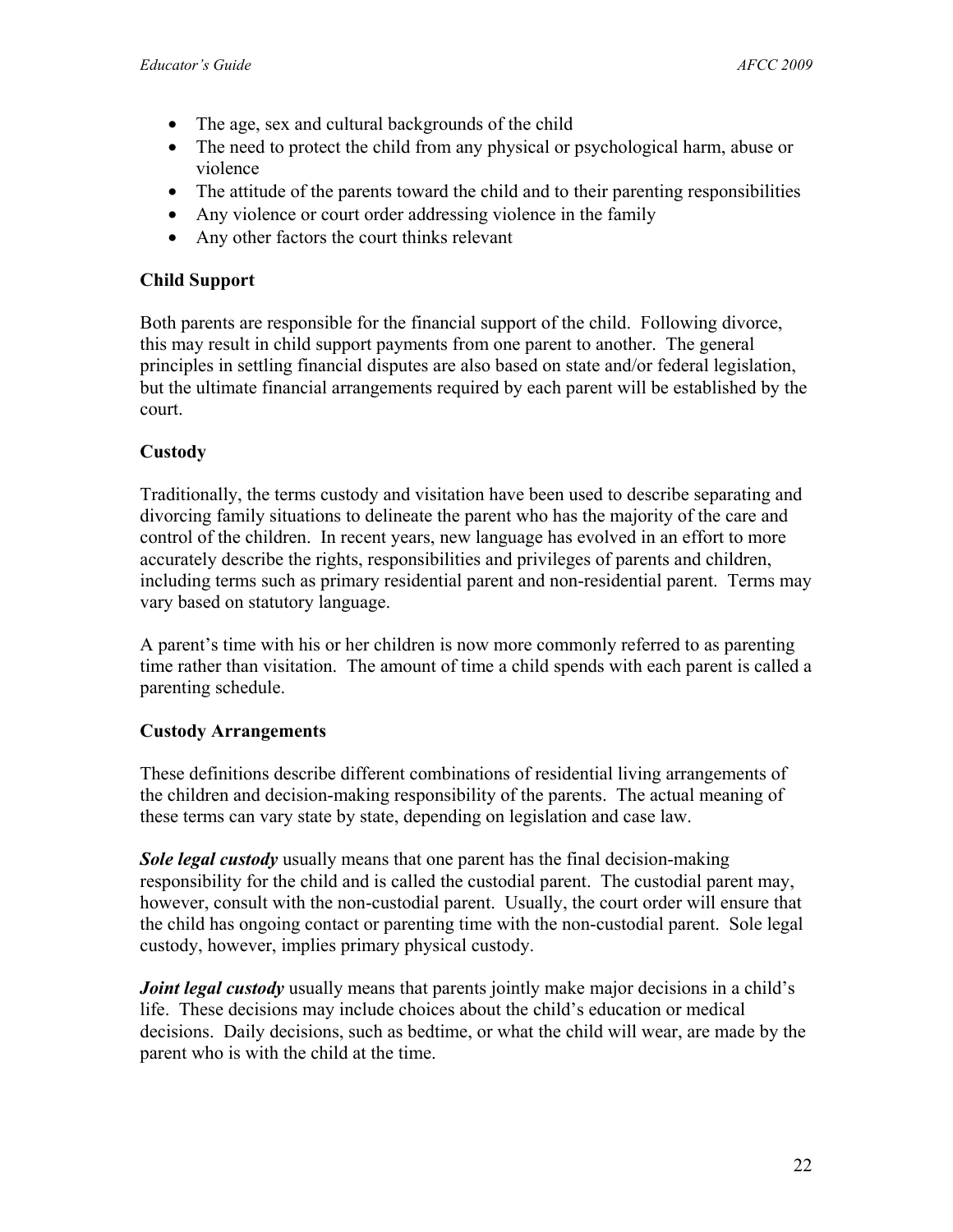*Primary physical custody* means that regardless of legal custody, one parent is designated as the parent with whom the child will live most of the time. This does not necessarily mean that the other parent is unqualified or incompetent in any way.

*Joint physical custody* means that a child shares significant time with both parents. Although no specific amount of time is specified, it is not unusual for this term to be used in parenting arrangements where a child spends at least 30 percent of the time with each parent. Joint physical custody *does not* necessarily require a child to live half the time with one parent and half the time with the other.

*Third party custody* has become more common in recent years. This may be custody granted to grandparents or other family members such as an aunt, uncle or older sibling. When neither parent is able, for whatever reason, to take custody of the child, then custody may be awarded to another family member or to a legal guardian. A legal guardian is an individual appointed to provide all of the care, education and support as well as the decision-making authority for the child when the parents are unable to do so or have voluntarily relinquished custody. Guardianship is a relationship that may not be permanent, but it exists over a period of time until the parents of the child can resume custody. Sometimes a guardian is appointed because the parents are minors themselves.

## **Custody Evaluation**

A custody evaluation is a process in which an independent mental health professional conducts an assessment and/or investigation of the family and prepares a report for the Court. The information provided is used to inform the decision-making process regarding custodial arrangements for children in a family law proceeding. The evaluation may include personal interviews and observations with parents and children, psychological testing, reviewing school and medical records, recording impressions about the family from collateral sources of information, including extended family members, people from the community and educators.

## **Deposition**

A deposition is a part of a legal proceeding that occurs outside the court room, typically in an attorney's office. Attorneys representing one or both parties in litigation can ask questions of the deponent who is the party upon whom a notice or subpoena of deposition has been served. Questions are asked about issues relevant to a pending legal proceeding. Sometimes deposition testimony may be used in lieu of testimony at Court under appropriate circumstances where the deponent is unavailable or cannot testify.

## **Home Study**

A court-ordered home study is similar to a custody evaluation but does not require as extensive data gathering. It is often performed by someone on the staff of the Court service agency or by a social worker who is affiliated with the Court. Some custody evaluators perform home studies as part of a more comprehensive evaluation.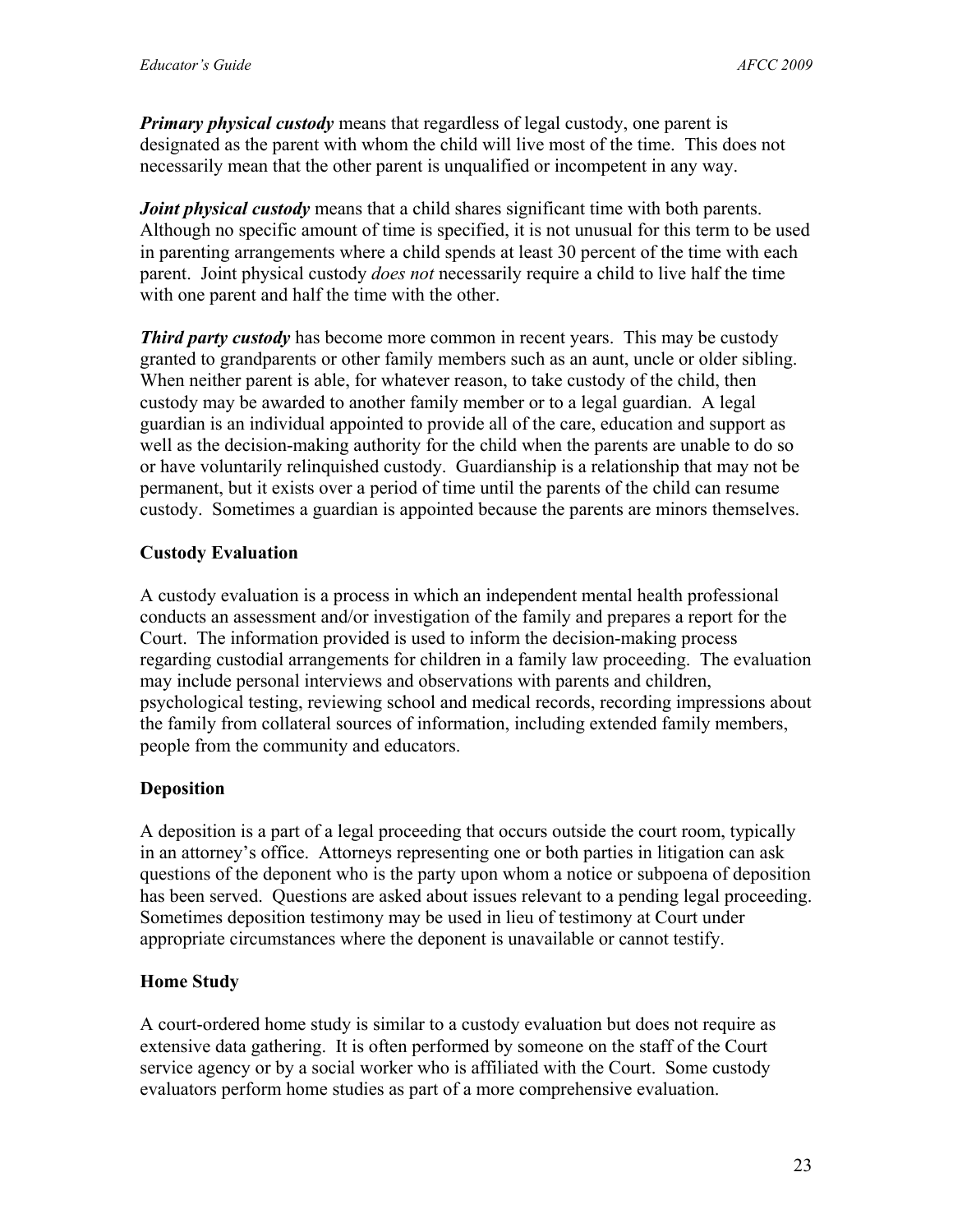## **Paternity**

It is not unusual for a school-aged child to be the product of an unmarried couple. Each state has a separate set of governing rules in paternity situations, and a paternity suit is a legal proceeding to determine the biological paternity of the child. Biological mothers may initiate a suit for the purpose of obtaining child support; biological fathers may initiate a suit to have access to the child for parenting time.

### **Subpoena**

A subpoena is a writ (document) commanding a person to appear before a court or other tribunal. A person who receives a subpoena must comply or be subject to a penalty for failure to comply. A subpoena may also be issued for a particular school or school district to obtain the records of a child who is in attendance. If there is a reason for objection to releasing the records, that objection needs to be formally made in a court proceeding through an attorney for the school district.

### **Recorded Statement**

Similar to a deposition, a recorded statement is given under oath before a court reporter for the purpose of preserving information to be used later at trial. Agreement of the attorneys is necessary for a recorded statement to be used in Court in lieu of an individual's presence in Court.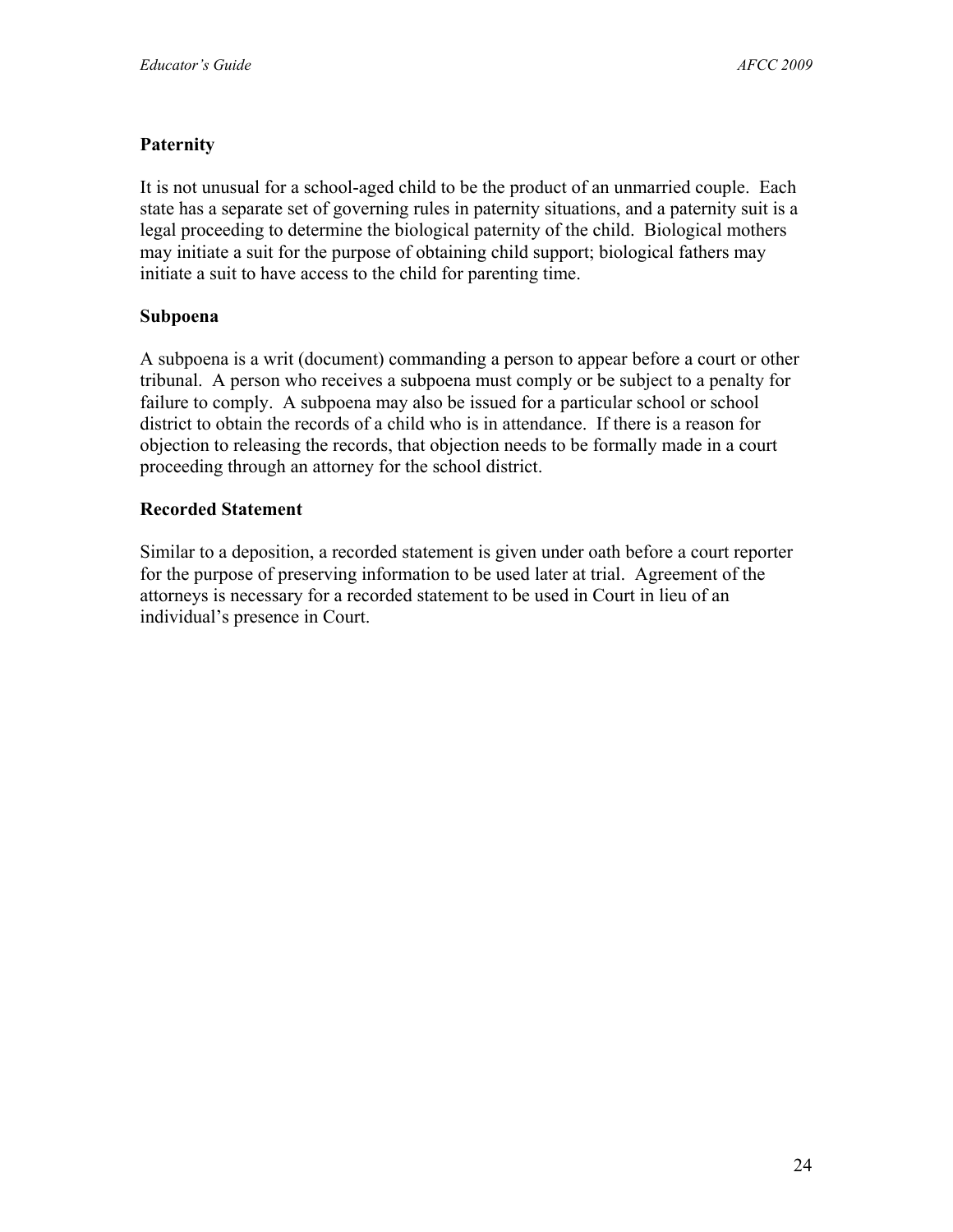## **APPENDIX A**

### **Children's Bill of Rights in Divorce**

#### **Children have:**

- The right to be treated as an interested and affected person and not as a pawn or possession
- The right to love each parent, without feeling guilt, pressure or rejection
- The right to love, care, discipline and protection from both parents
- The right to not choose sides or be asked to decide where they want to live
- The right to express their feelings about the divorce, such as anger, sadness or fear
- The right to a positive and constructive on-going relationship with each parent
- The right not to make adult decisions
- The right to remain a child, without being asked to take on parental responsibilities or be an adult companion or friend to parents
- The right to the most adequate level of economic support that can be provided by the best efforts of both parents
- The right to not participate in the painful games parents play to hurt each other or be put in the middle of their battles

*Adapted from decision of the Wisconsin Supreme Court*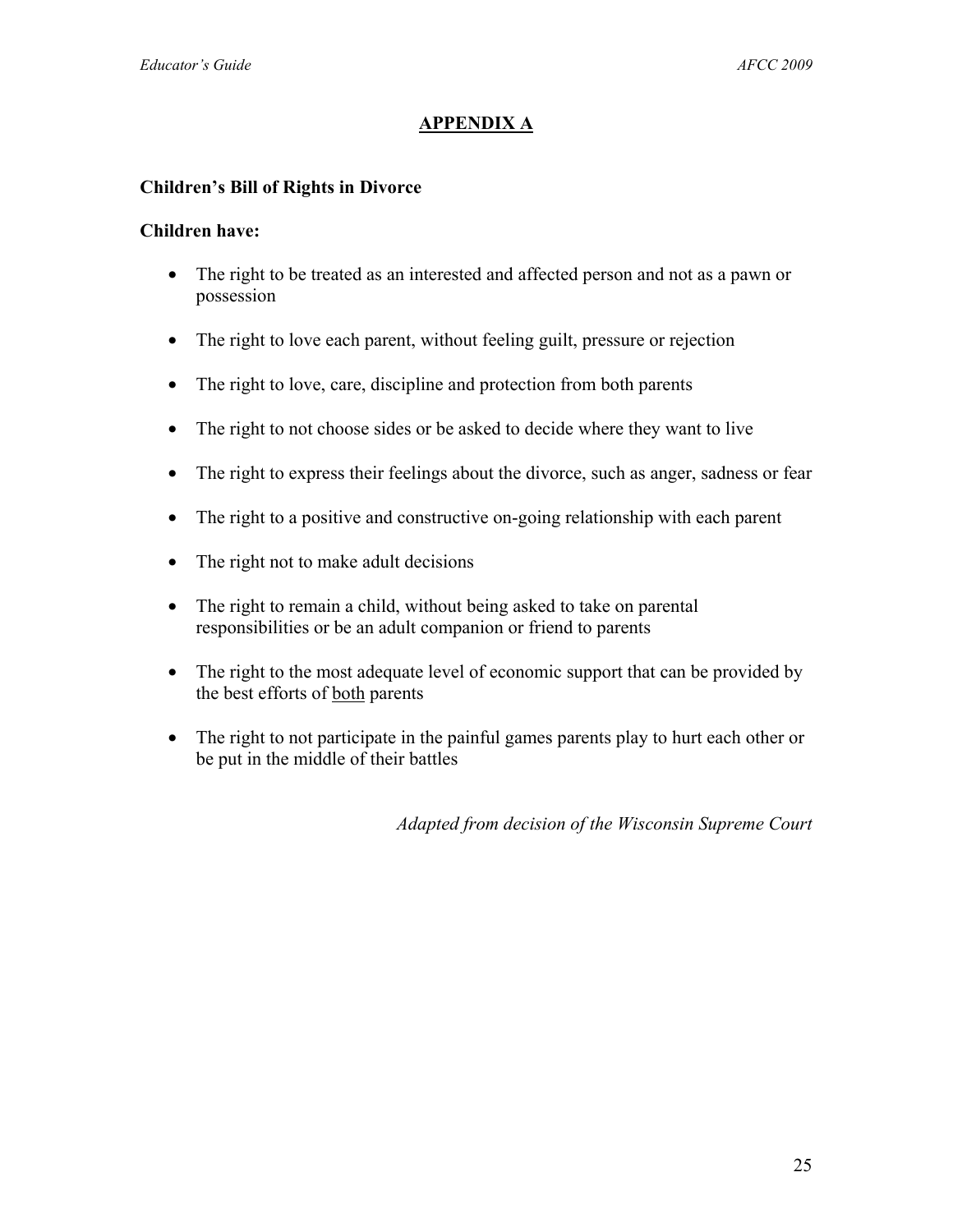## **APPENDIX B**

### **10 WAYS TO HELP YOUR CHILDREN DURING DIVORCE**

#### **1. Show your children that you still love them.**

Spend time with them; show them affection; be ready and willing to listen when they want to share their feelings with you.

#### **2. Encourage your children to respect and love their other parent.**

Give your children permission to love their other parent. Don't talk negatively about your ex to your children. Share positive memories of your married life.

#### **3. Don't burden your children with adult problems.**

Although your children may have to assume extra responsibilities around the house after the divorce, never forget that they aren't adults yet. Be careful not to burden them with your financial or emotional worries – this is too scary for them. Assure them that no matter what, everything will be okay.

#### **4. Try to agree with your ex on the basics.**

If you and your former spouse are sharing custody, try to agree on curfews, disciplines, and grades. However, if you decide on different rules, don't complain about it to your children or argue with your spouse unless his/her parenting style is clearly doing emotional or physical harm to your children.

#### **5. Make your children feel at home in your new place.**

Allow children to help you decorate and create a space that is all their own within your new home. Maintain a supply of toiletries, clothes, and toys at each residence.

#### **6. Avoid manipulation.**

Avoid arguing with your former spouse in front of your children, using your children as go-betweens if you are fighting with your ex, or trying to prevent your ex from seeing your children.

#### **7. Keep your promises.**

Keeping agreed upon visits and/or phone call times will help children feel their lives are more predictable. Give as much notice as possible if you need to change your plans.

#### **8. Wait to date.**

Avoid bringing home dates before or right after your divorce is final. Wait until you are dating someone regularly to introduce them to your children because children can become emotionally attached to new parent figures and suffer if the relationships end.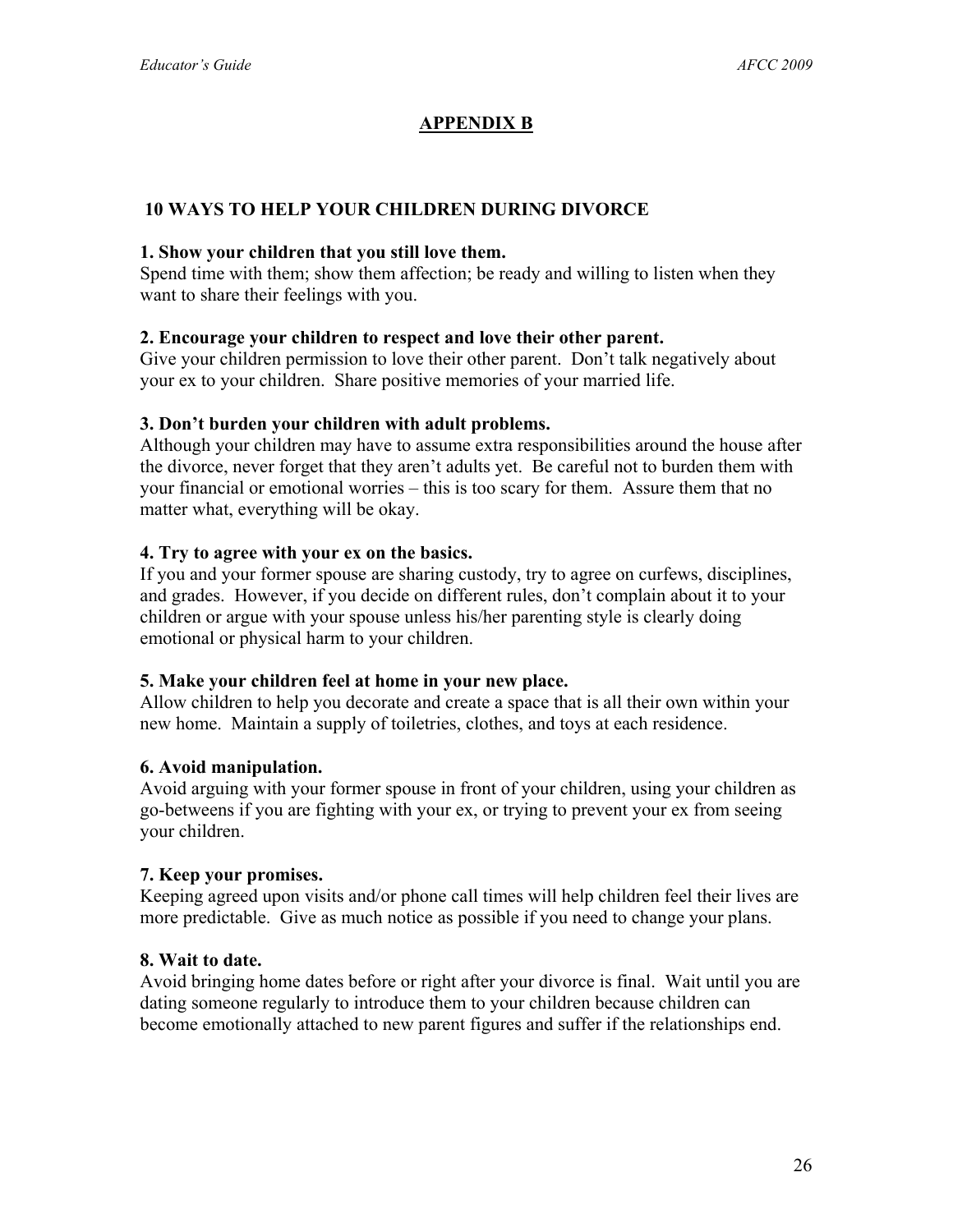#### **9. Make your children's lives stable and predictable.**

Maintain as many routines, rules, and traditions as you can. Serve meals at the same time, do homework at the same time, maintain the same standards for discipline.

## **10. Avoid the "Super Parent" syndrome.**

If you feel guilty about the effect of the divorce on the children or competitive with their other parent, don't try to compensate for these feelings by lavishing the children with gifts, trips, money or by becoming over-protective.

*Adapted from DIVORCE FOR DUMMIES (1998)*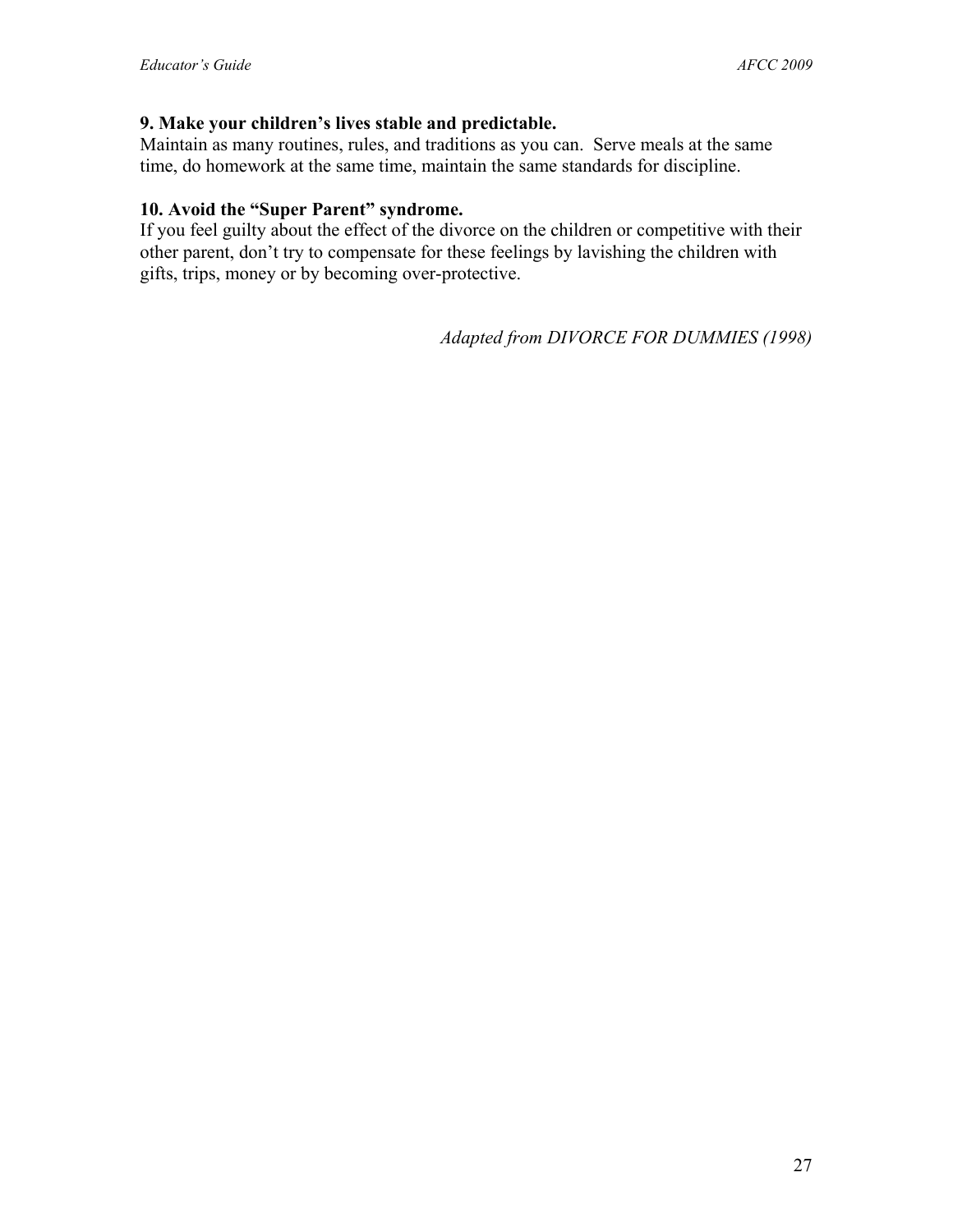## **APPENDIX C**

#### **Suggested Readings (and other Resources) on Divorce**

An Internet search for books on parenting or divorce will reveal thousands of books. Here are a few books and a Web site that have been helpful to many to get you started on creating your own bibliography.

### **Lesson Plan For Teachers**

Lesson Plan for Grade Levels 6-8, Separation and Divorce Education: isolinaricci.com/lessonplans.htm

#### **Books For Parents**

Ackerman, Marc J. *Does Wednesday Mean Mom's House or Dad's? Parenting Together while Living Apart*. Wiley and Sons, 2008.

Ahrons, Constance. *The Good Divorce*. Harper Collins, 1998.

Blackstone-Ford, Jann and Jupe, Sharyl. *Ex-Etiquette for Parents: Good Behavior After a Divorce or Separation*. Chicago Review Press, Inc., 2004.

Coates, Christine and LaCrosse, E. Robert. *Learning from Divorce: How to Take Responsibility, Stop the Blame and Move On*. John Wiley & Sons, Inc, 2003.

Emery, Robert E. *The Truth about Children and Divorce: Dealing With the Emotions So You and Your Children Can Thrive*. Penguin Group, 2006.

Hetherington, E. Mavis and Kelly, John. *For Better or For Worse: Divorce Reconsidered*. W.W. Norton & Co., Inc., 2003.

Lansky, Vicki. *Vicki Lansky's Divorce Book for Parents: Helping Your Children Cope with Divorce and its Aftermath*. Book Peddlers, 1996.

Newman, George. *101 Ways to be a Long-Distance Super-Dad … or Mom, Too*. Robert D. Reed, 2006.

Ricci, Isolina. *Mom's House, Dad's House: A Complete Guide for Parents Who Are Separated, Divorced or Remarried*. Simon and Schuster, 2006.

Ross, Julie and Corcoran, Judy. *Joint Custody With A Jerk: Raising a Child With An Uncooperative Ex*. St. Martin's Press, 1996.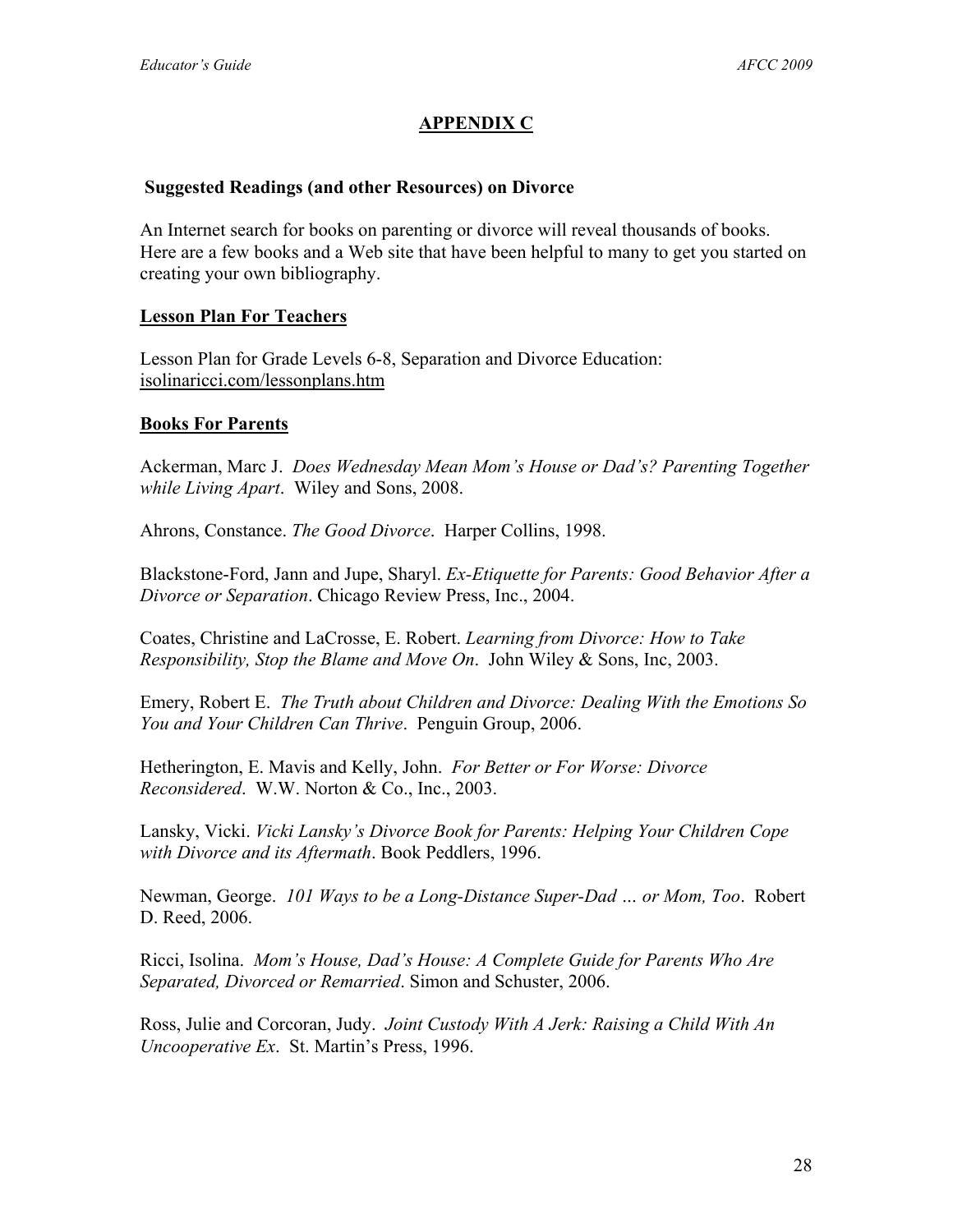Stahl, Philip, M. *Parenting After Divorce: Resolving Conflicts and Meeting Your Children's Needs*. Impact Publishers, Inc., 2007.

Ury, William. *Getting Past No*. Bantam Books, 1993.

Wittmann, Jeffrey P., *Custody Chaos, Personal Peace: Sharing Custody with an Ex Who Drives You Crazy*. Penguin Group. 2001.

### **Books For Children**:

*Age 4-8* 

Girard, Linda W. *At Daddy's on Saturdays*. Whitman and Company, 1991.

Hickey, Elizabeth & Cohen, James. *I Love You More Than…* Family Connections, 1998.

Lansky, Vicki. *It's Not Your Fault, Koko Bear*. Book Peddlers, 1997.

Levins, Sandra. *Was It The Chocolate Pudding: A Story for Little Kids about Divorce*. American Psychological Association, 2006.

Lindsay, Warren Jeane. *Do I Have a Daddy? A Story about a Single Parent Child.* Morning Glory Press, 2000.

Masurel, Claire. *Two Homes*. Candlewick Press, 2003.

Moore-Mallinos, Jennifer. *Daddy's Getting Married*. Barron's Educational Series, Inc., 2006.

Moore-Mallinos, Jennifer. *When My Parents Forgot How to be Friends*. Barron's Educational Series, Inc., 2005.

Ransom, Jeanie Franz, and Finney, Kathryn Kunz. *I Don't Want To Talk About It*. American Psychological Association, 2000.

Schmitz, Tamara. *Standing on my Own Two Feet: A Child's Affirmation of Love in the Midst of Divorce*. Penguin Group, 2008.

#### *Age 9-12*

Blume, Judy. *It's Not the End of the World*. Random House. 1986.

Danzinger, Paula. *Amber Brown Goes Fourth*. Penguin, 2007.

Ricci Isolina. *Mom's House, Dad's House for Kids*. 2006.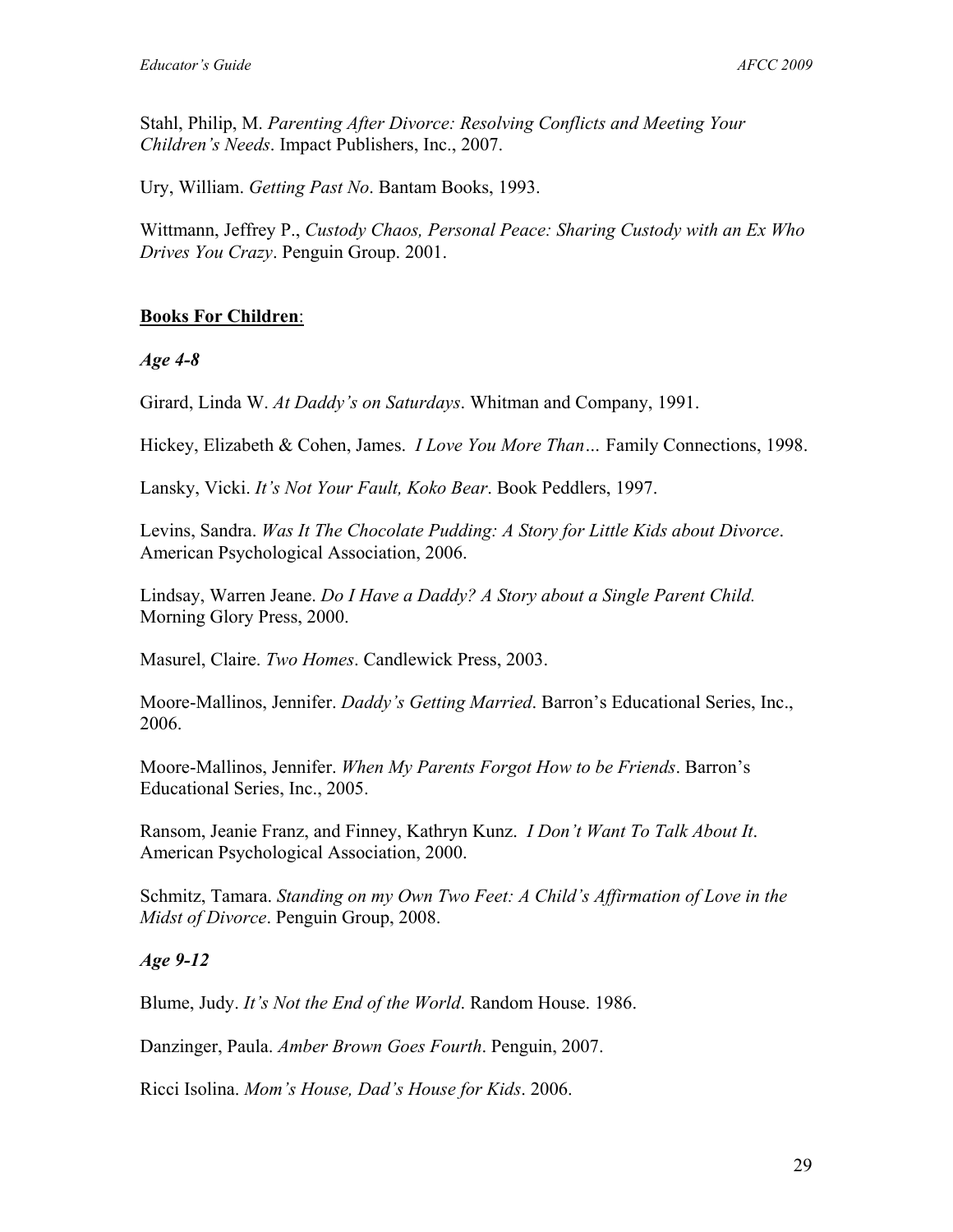Thomas, Shirley. *Divorced But Still My Parents: A Helping Book About Divorce For Children and Parents*. Springboard Publications, 1997.

Winchester, Kent and Beyer, Roberta. *What in the World Do You Do When Your Parents Divorce: A Survival Guide for Kids*. Free Spirit Publishing, Inc., 2001.

#### *Teens*

Block, Joel D. and Bartell, Susan. *Stepliving for Teens: Getting Along with Stepparents and Siblings*. Penguin Young Readers Group, 2001.

Joselow, Beth B. When Divorce Hits Home: *Keeping Yourself Together When Your Family Comes Apart*. iUniverse, Inc., 2000.

MacGregor, Cynthia. *The Divorce Helpbook for Teens*. Impact Publishers, 2004.

Stern, Zoe and Evan. *Divorce is Not the End of the World*. Ten Speed Press, 2008.

#### **Book for Stepfamilies**

Einstein, Elizabeth and Albert, Linda. *Strengthening Your Stepfamily*. Impact Publishers, 2005.

Lofas, Jeannette. *Family Rules: Helping Stepfamilies and Stepparents Build Happy Homes*. Kensington Publishing Corp., 1998.

Pickhardt, Carl E. *Keys to Successful Stepfathering*. Barron's Educational Series, Inc., 1997.

Visher, Emily B. and Visher, John S. *How to Win as a Stepfamily*. Taylor & Francis, Inc., 1991

Wisdom, Susan and Green, Jennifer. *Stepcoupling: Creating and Sustaining a Strong Marriage in Today's Blended Family*. Crown Publishing Group, 2002.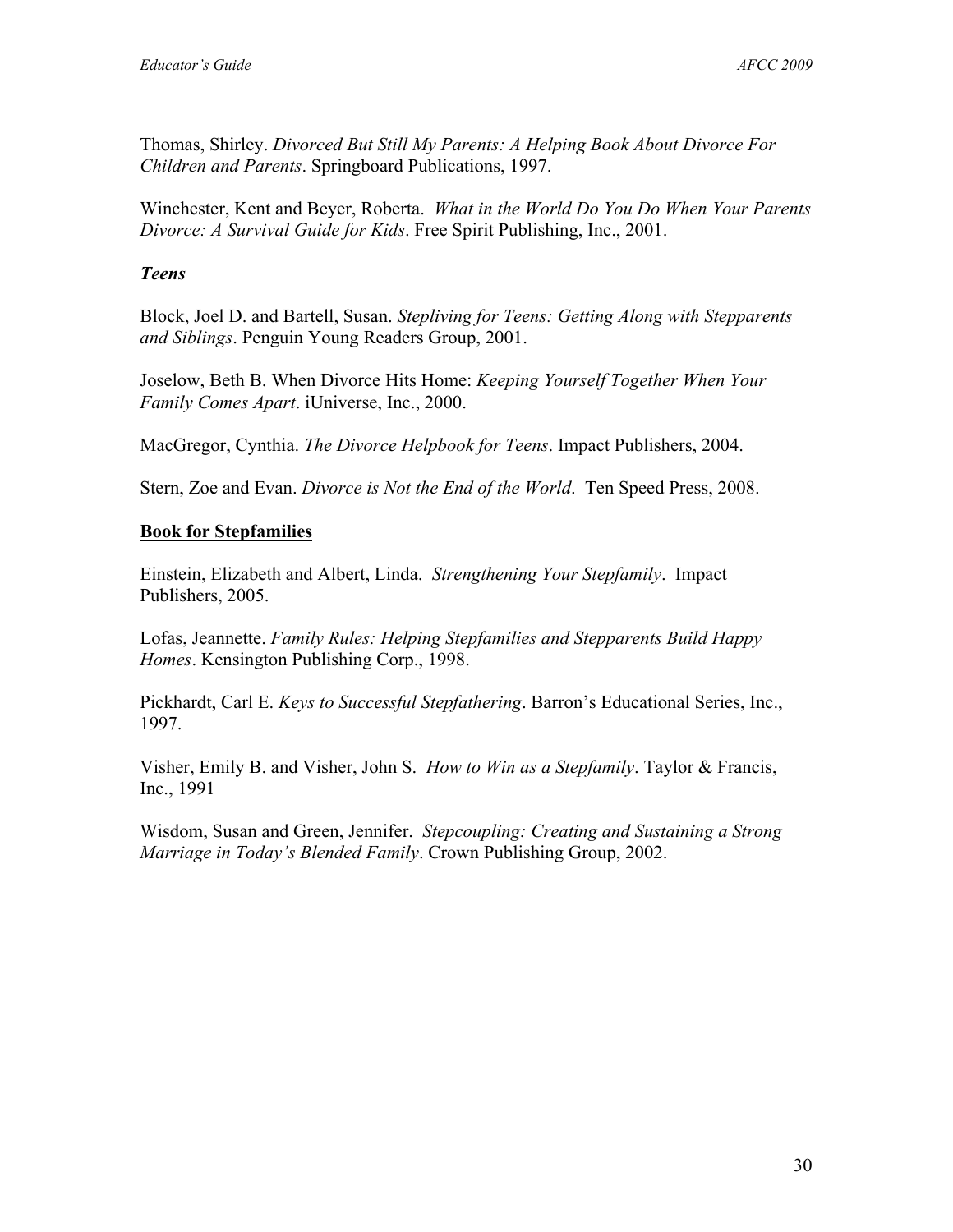### **APPENDIX D**

#### **Sample Authorization Release of information**

#### RESTRICTED TO THE FOLLOWING:

(Should be directed to the individual in the school or school district who maintains such records as requested.)

This will authorize you to release any and all information in your care, custody and control concerning (name of child or children) of (city and state of child's residence), to (name of custody evaluator, attorney or Court seeking information) of (name of city, and state or identification of Court [circuit or district]), and their representatives, to read and copy or obtain copies of any records concerning the academic and educational records, including achievement and other tests results, reports of teachers' observations, and all other school or special education documents. You are not authorized to release copies of this information to other individuals or entities except as specifically provided herein. You are not authorized to discuss this matter in any general manner.

The information will be used/disclosed for the following purposes: (i.e. in connection with legal proceedings pending in the Court of the State of \_\_\_\_\_\_\_\_\_\_\_, or in connection with a custody evaluation or home study being performed by extending the University of the University of the Valid series of the Valid series of the valid be valid be valid be valid be valid by  $\mathbb{E}[S]$ and in effect until (date or event upon which the Authorization expires) or *until revoked.* 

It is expressly agreed that a photocopy of this authorization shall be valid as an original. Dated this day of , 200 .

JANE DOE A Mother \_\_\_\_\_\_\_\_\_\_\_\_\_\_\_\_\_\_\_\_\_\_\_\_\_\_\_\_\_\_\_\_\_\_\_\_\_\_\_\_\_\_\_\_\_\_\_\_\_ JOHN DOE A Father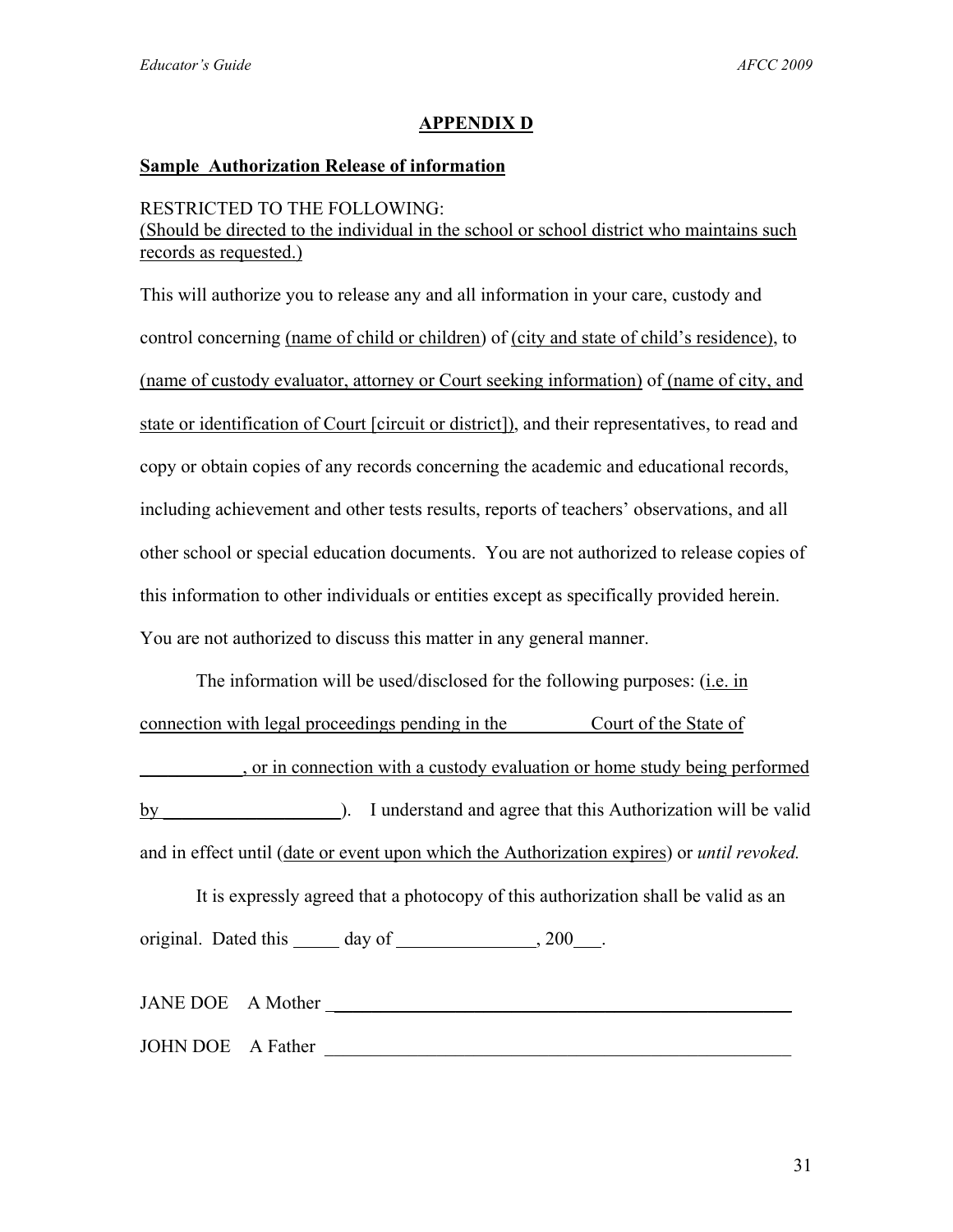### **APPENDIX E**

### **BASIC CANADIAN FAMILY LAW**

#### **I. Custody & Access in Canada: An Inter-Jurisdictional Overview**

#### **Schools**

Schools play a vital role in the lives of children when they are subject to court Orders governing their custody and access. Schools work in partnership with parents to ensure that the children's needs – academic, physical, and emotional – are looked after.

The legal distinction between custody and access is significant. Schools must stay abreast of the legal status of the child which may have important implications for the child within the school setting.

The custodial parent is the party who has legal care and control of the child and holds the decision-making authority. Where parents share custody in a joint arrangement, they share in the important decisions about how the children are raised and may take turns having the children live with them. The decision-making roles and obligations of the parents and the living arrangements for the child are often defined by a legal agreement or by a court order.

The access parent does not have custody and, therefore, lacks the legal decision-making authority of the custodial parent. Instead, the access parent will usually have rights to visit with the children at set times as well as limited rights to inquire about the children. These, too, are often defined by a legal agreement or by a court order.

To that end, school officials and teachers must be able to accurately identify who the responsible adults are in the life of the student, particularly in the event of an emergency. Schools must know definitively which parent or adult is the legal decision-maker. Schools must also be aware of the children's residence, or in the case of joint custody, residences.

In cases where custody and access is in dispute or in flux, schools must take precautions to ensure that the safety and security of the child is not jeopardized through mistaken assumptions or error. In cases where one parent violates Court Orders governing custody and access or where restraining orders against a parent are in effect, schools may be asked to assist the custodial parent through increased vigilance and information-sharing.

#### **Division of Powers**

In Canada both the Federal and Provincial/Territorial governments have legislative powers that govern the family. The arrangement is a complex one that has evolved over the years.

The federal Parliament has the constitutional jurisdiction over divorce. While most family law is within provincial jurisdiction, the *Constitution Act*, 1867, by s. 91(26),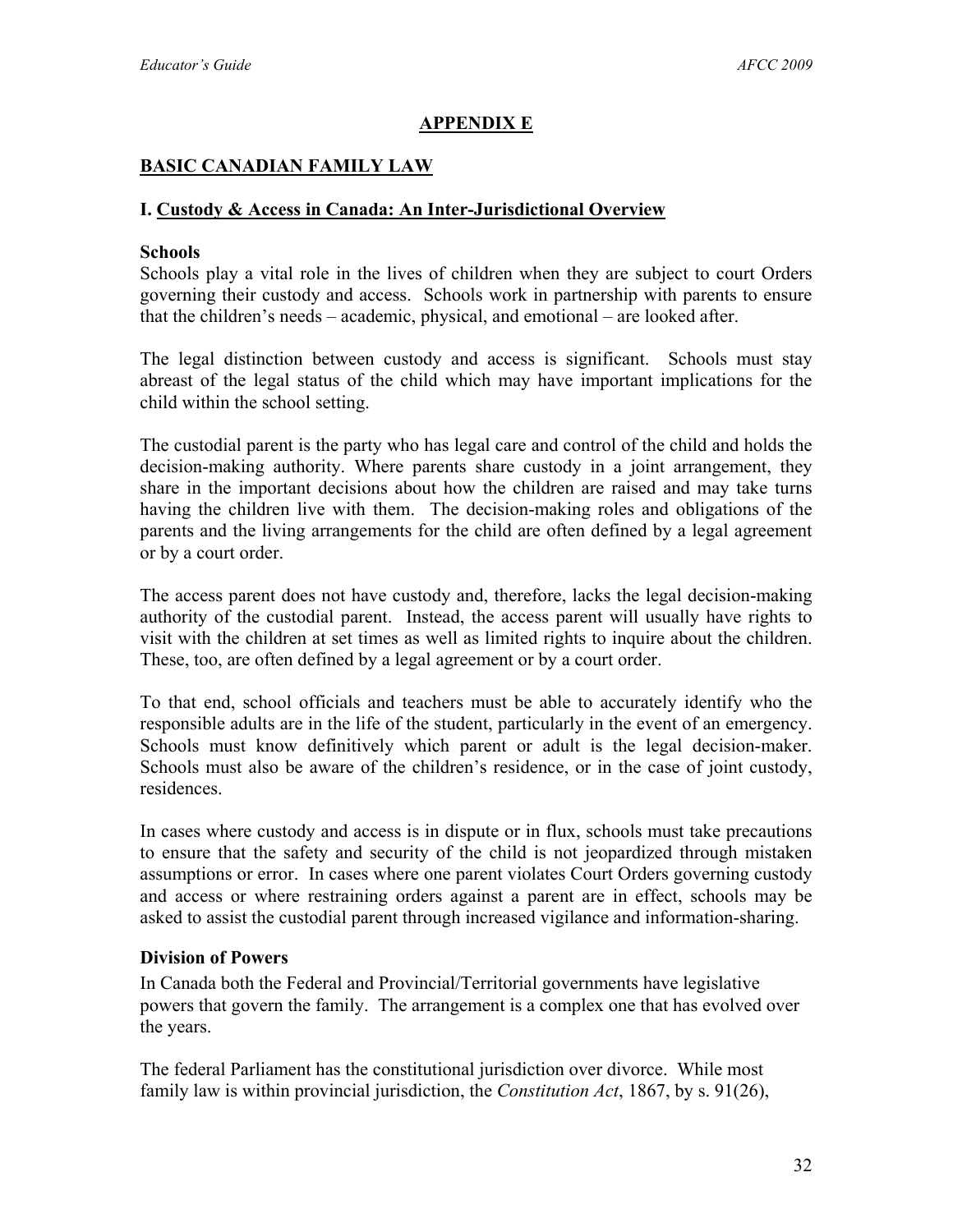allocates to the federal Parliament the power to make laws in relation to "marriage and divorce." In granting a divorce the Court can at the request of one or both parties deal with custody and access.

The provinces and the territories have power over family law from the expansive phrase in the *Constitution Act*, 1867, s. 92(13), "property and civil rights." It encompasses property and contract law and other private-relations. This includes the right for the Court under provincial/territorial legislation to deal with matrimonial property, succession, support of spouses and children, adoption, guardianship, custody, legitimacy, affiliation and names.

The federal *Divorce Act*, R.S.C. 1985, c.3, directs the courts to determine matters relating to custody and access on the sole basis of what is in the "best interests" of the child. Under s.16(8) of the *Divorce Act*, the Court is directed to take into consideration the best interests of the child of the marriage. It is determined by reference to the condition, means, needs and other circumstances of the child. Provincial statutes work in tandem with the *Divorce Act* to develop specific arrangements for children that are in their "best interests" e.g., in the province of Ontario, the Ontario *Children's Law Reform Act*, R.S.O. 1990, c.C.

In Ontario, the criteria that the Court is to consider in determining the best interests of a child are set out in section 24(2) of the *Children's Law Reform Act*. S.24(2)(c) includes "the length of time the child has lived in a stable home environment" among other "best interest" factors. In determining what constitutes a favorable *status quo* under this heading, the courts have found a child's educational placement and adjustment to school to be important considerations.

Set below is an overview of the various custody and access regimes that exist across Canada. It is important to note that a parent's ability to provide the child with an education constitute one of the factors that Courts will consider in determining what is in the "best interests" of the child.

## **Custody**

Throughout Canada, the primary considerations for deciding custody of children are the child's welfare and what is in the child's best interests. Provinces differ in the terminology employed in the child welfare statutes; however, the statutes are consistent in their philosophy and concern for the child and his/her needs.

In British Columbia, Manitoba, New Brunswick, Newfoundland, Ontario, Prince Edward Island, Saskatchewan, and Yukon, the prime criterion in deciding custody is the "best interests of the child."

Other jurisdictions use similar concepts: Quebec, the "child's interest", Alberta, "the welfare of the minor", Northwest Territories and Nova Scotia, "the welfare of the child."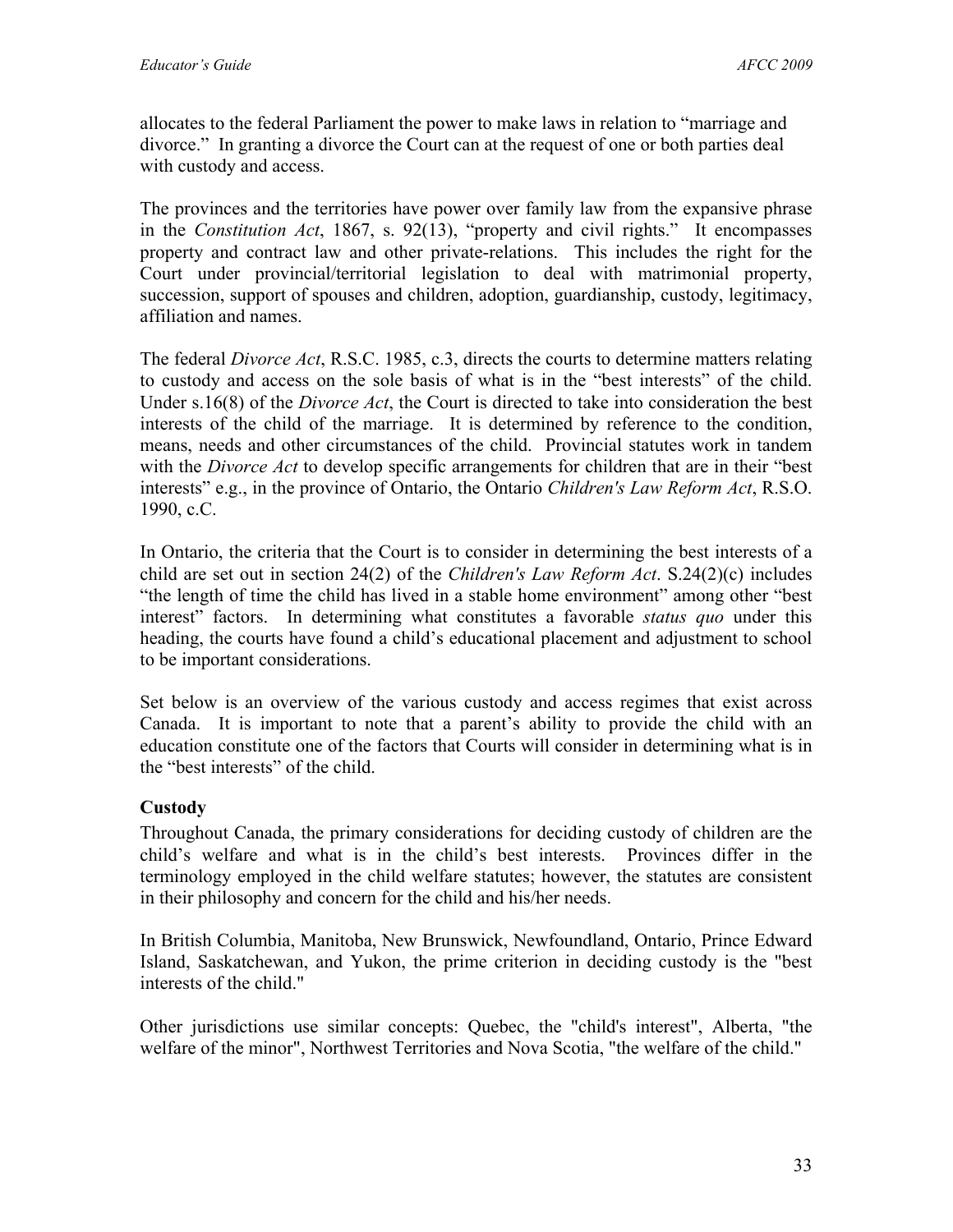In Alberta, the main statute dealing with custody and access, the *Domestic Relations Act, R.S.A. 1980,* c. D-37, does not refer to the "best interests of the child." However, *s. 32(1)* of the *Provincial Court Act, R.S.A. 1980,* c. P-20, as amended, provides that if there is a dispute as to the custody of a child, the court may make an order having regard to the best interests of the child.

In Quebec, the principle in determining custody is "the child's interests and the respect of his rights." In addition to giving consideration to the moral, intellectual, emotional and material needs of the child, the child's age, health, personality and family environment, and other aspects of his situation are also taken into account.

In each jurisdiction where "best interests" is the main test, factors are set out to assist the courts in determining what that means. These are:

- The health and emotional well-being of the child including any special care and treatment (British Columbia, New Brunswick, Saskatchewan);
- The views of the child (British Columbia, Manitoba, Newfoundland, New Brunswick, Nova Scotia, Ontario, Prince Edward Island, Saskatchewan, Yukon);
- The love, affection and similar ties that exist between the child and other persons (British Columbia, New Brunswick, Newfoundland, Ontario, Saskatchewan);
- The time the child has lived in a stable environment (Newfoundland, Ontario, Yukon);
- The ability of each person applying for custody of the child to provide guidance and education, the necessaries of life and the special needs of the child (Newfoundland, Ontario, Yukon);
- Plans proposed for the care and upbringing of the child (Ontario, Newfoundland, Yukon);
- The relationship by blood or through an adoption order between the child and each party to the application (Newfoundland, Ontario, Prince Edward Island);
- The permanence and stability of the family unit with which it is proposed that the child will live (Ontario, Prince Edward Island, Yukon); and
- The willingness to facilitate contact of the child with the other parent (Saskatchewan, Yukon).

Some specific factors uniquely set out in some jurisdictions are these:

- Education and training for the child (British Columbia)
- The capacity of each person to whom guardianship, custody or access rights and duties may be granted to exercise these rights and duties adequately (British Columbia)
- The need to provide a secure environment that would permit the child to become a useful and productive member of society through the achievement of his full potential according to his individual capacity (New Brunswick)
- The child's cultural and religious heritage (New Brunswick);
- The permanence and stability of the family unit with which it is proposed that the child will live (Ontario); and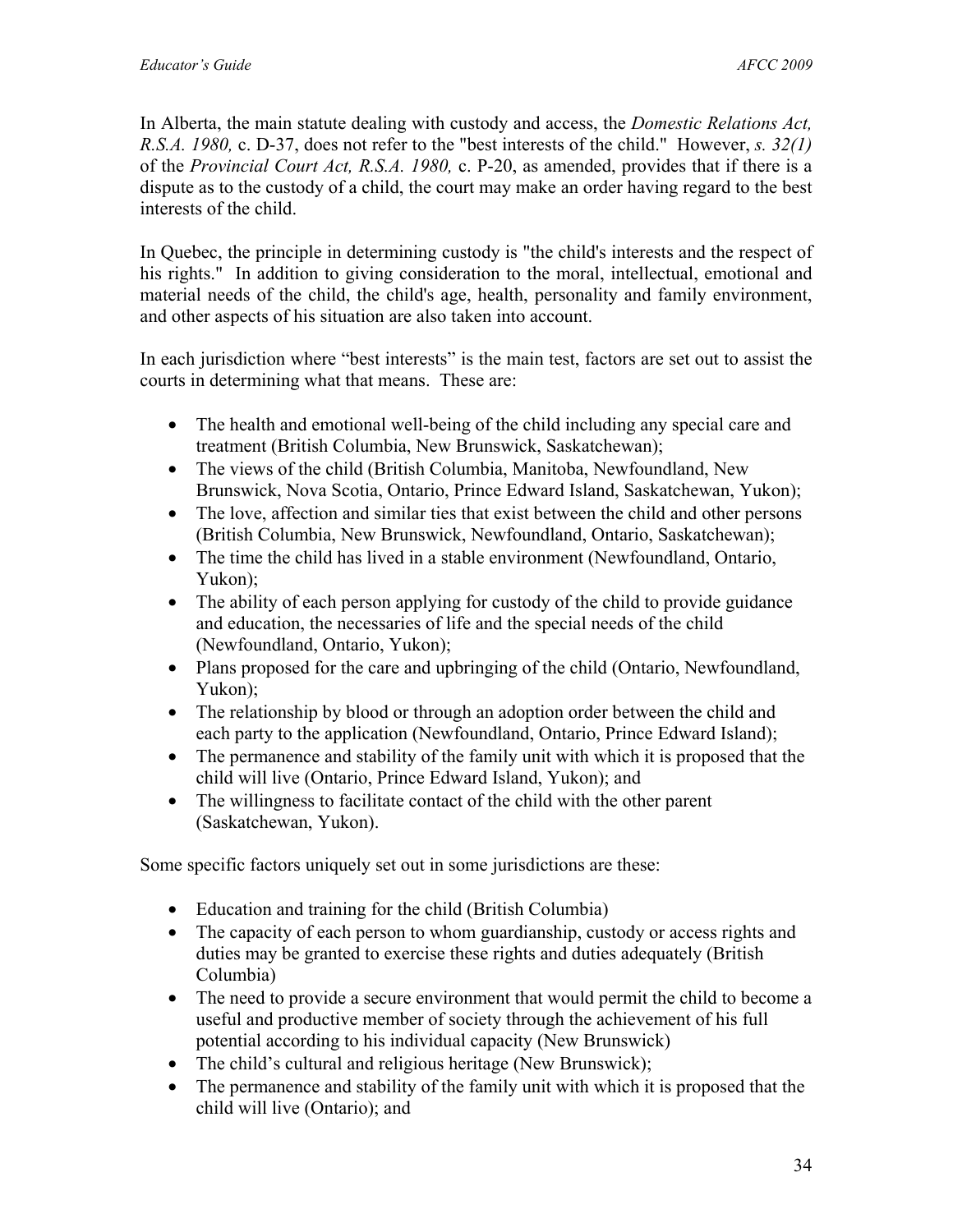• The personality, character and emotional needs of the child (Saskatchewan).

There are also factors unique to some jurisdictions that are not to be considered, such as:

- The conduct of the parents (Alberta, Ontario, Saskatchewan)
- No presumption and no inference as between parents that one parent should be preferred over the other one on the basis of the person's status as a father or mother (Saskatchewan)

#### **Access**

Access is also determined on the basis of best interests of the child in those jurisdictions where that criterion is the main test for custody.

In Saskatchewan, when determining whether to grant access, the court is directed to consider the capacity of the person seeking access to care for the child when the child is in his or her care. Saskatchewan also eliminates several factors considered in custody applications, such as: the physical, psychological, social and economic needs of the child; the capacity of the person seeking custody to act as legal custodian of the child; the home environment proposed for the child; the plans the person seeking custody has for the future of the child.

### **Enforcement of Custody**

Where the Court is asked to enforce a court order, the legislation provides remedies. Custody enforcement options to some degree vary from one jurisdiction to another. The Court can also impose specific terms when granting custody. Some of the available options include:

- Fines
- Imprisonment
- Order that where a child is unlawfully withheld, a peace officer may enter and search any place there are grounds for believing the child to be
- Order that a person must not enter premises where the child resides from time to time including premises the person owns or to which the person has a right of possession
- Restraining order not to molest, annoy or harass the applicant or the child
- Access to information to enforce a custody order
- Order to prevent the removal of a child from the jurisdiction which may include additional conditions such as: transferring specific property to a trustee, making payments to a trustee, posting a bond, delivering the person's passport, the child's passport and other travel documents
- Contempt
- Order to return a child who has been wrongfully removed to or retained in the jurisdiction
- Order that prior to changing the child's place of residence, the custodial parent provide any person granted access with at least 30 days notice of the change, the time at which the change will be made and the new place of residence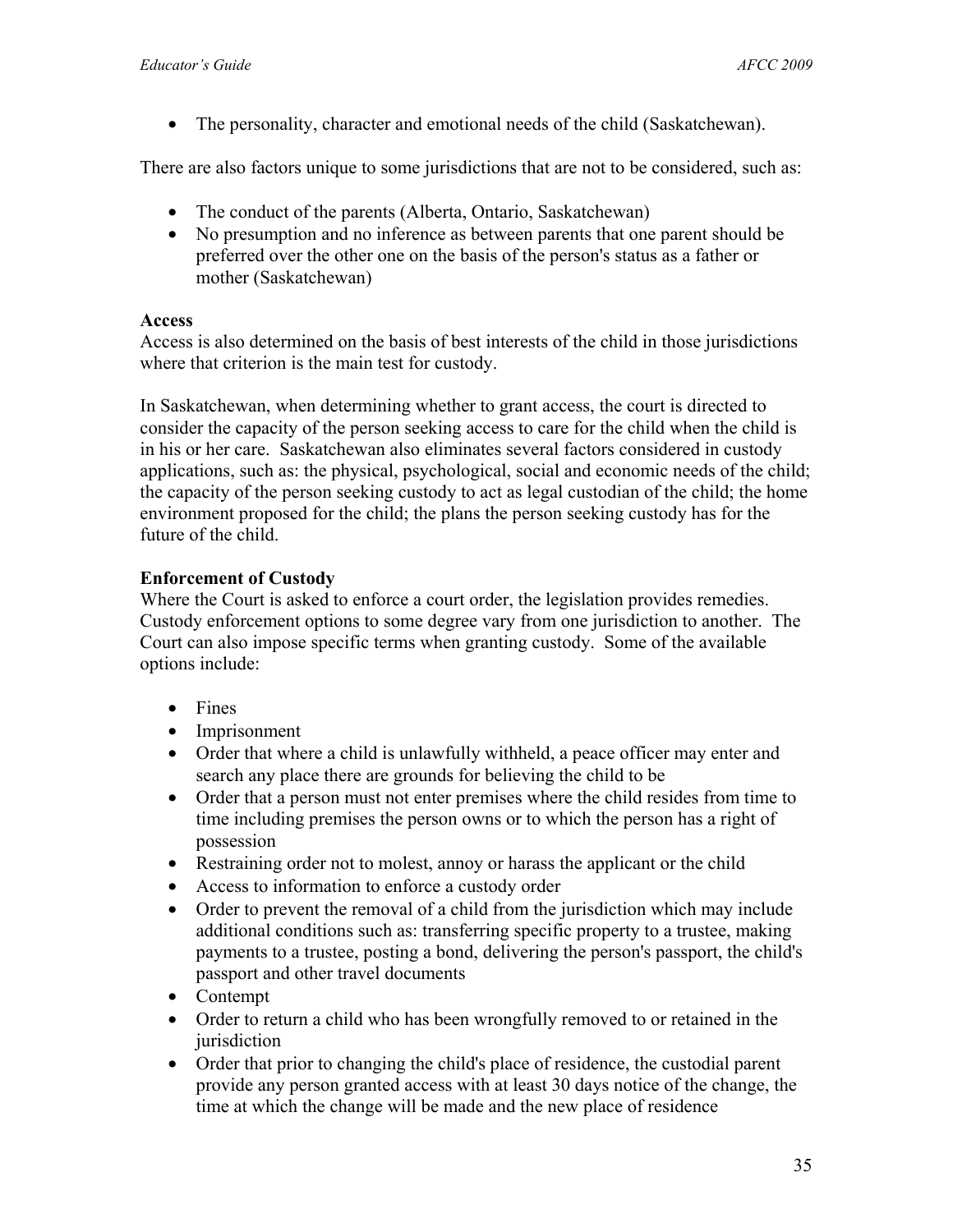- Ancillary procedures to ensure compliance with custody orders, including recognizance, reporting to a designated person, delivery of documents to a designated person, and transfer of specific property to a trustee
- Other options as set out in Provincial rules of civil procedure

#### **Enforcement of Access**

In the same way access enforcement options vary from one jurisdiction to another, the court can also impose terms of access. Some of the available options include:

- Fines
- Imprisonment
- Order to direct a law enforcement officer to apprehend and deliver a child to the person entitled to access
- Contempt
- Access to information to locate a child
- Order to prevent the removal of a child from the jurisdiction which may include additional conditions such as: transferring specific property to a trustee, making payments to a trustee, posting a bond, delivering the person's passport, the child's passport and other travel documents
- Restraining order
- Ancillary powers such as ordering a person to enter into a recognizance, report to the court or other named official, and/or deliver up such documents as the court thinks fit
- Other sanctions for flagrant violators of the courts' orders
- Compensatory access
- Reimbursement of applicant for reasonable expenses actually incurred as the result of the wrongful denial of access
- Referral of the parties to mediation
- Order the supervision of access
- Making or varying a custody order or access order
- Requiring the respondent to give security for the performance of the obligation to give the applicant access to the child
- Court Ordered Assessment Report
- Order to attend an educational seminar, parenting course, counseling

In some jurisdictions there are also provisions for failure to exercise access, such as:

- Reimbursement of the applicant for reasonable expenses incurred as a result of the failure to exercise the right to access or to return the child
- The appointment of a mediator
- Requiring the respondent to give security for the performance of the obligation to exercise the right of access, or return the child as the order or agreement requires
- Requiring the respondent to provide his or her address and telephone number to the applicant
- Making or varying a custody or access order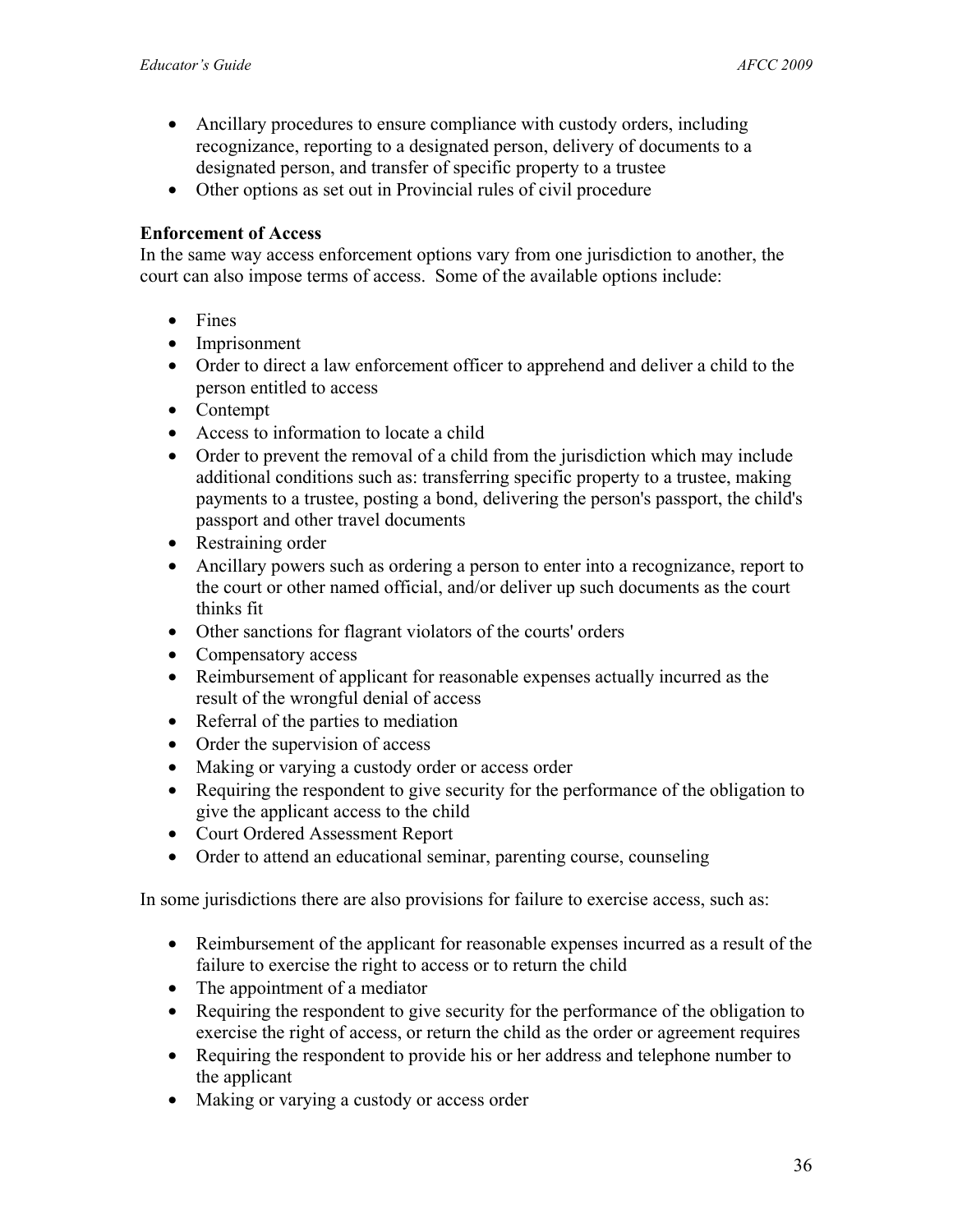- Court ordered Assessment Report
- Order the supervision of access
- Order to attend an educational seminar, parenting course, counseling

Only a few jurisdictions provide sanctions for failure to exercise access. While courts generally consider that child support and access should not be linked, where a parent denies access, the courts will occasionally suspend child support until access is granted.

## **II. The Crime of Parental Abduction in Canada**

#### **Federal Statutes**

Whether or not there is a Canadian court order of custody, if one parent takes or keeps a child under 14 years of age away from the other parent without the other's consent, he or she may be charged with parental child abduction under the *Criminal Code of Canada*, sections 282-283.

The consent of the Attorney General or counsel instructed by him for that purpose must be given before a parental child abduction charge can be laid where there is no Canadian custody order.

There are a number of situations where a charge of abduction may be laid, even if there is no Canadian custody order:

- The parents and child have been living together and suddenly one parent takes the child out of province without the other's consent, intending to deprive the other of his or her rights as a parent.
- The parents are separated and previously agreed that their child will live with one of them. Unless the parent who has been living with the child consents, the other parent cannot later decide to keep or take the child away, unless they get a court order.
- There is a foreign custody order not being complied with.

Where the court has ordered one parent have custody of a child and the other parent takes away or keeps the child without the custodial parent's consent, that parent may be charged with abduction. A charge may also be laid if one parent with joint custody under an order takes away or keeps the child without the consent of the other joint custodial parent.

A parent charged with abduction might have a defense to the charge if the action was taken to protect the child or the parent from immediate danger, or if the other parent agreed he or she could take or keep the child. It is not a defense to a charge of parental child abduction if the child wanted to go or stay with the abducting parent.

Where an abduction charge is laid, a Canada-wide warrant may be issued for the arrest of the abducting parent. This means the parent can be arrested anywhere in Canada and